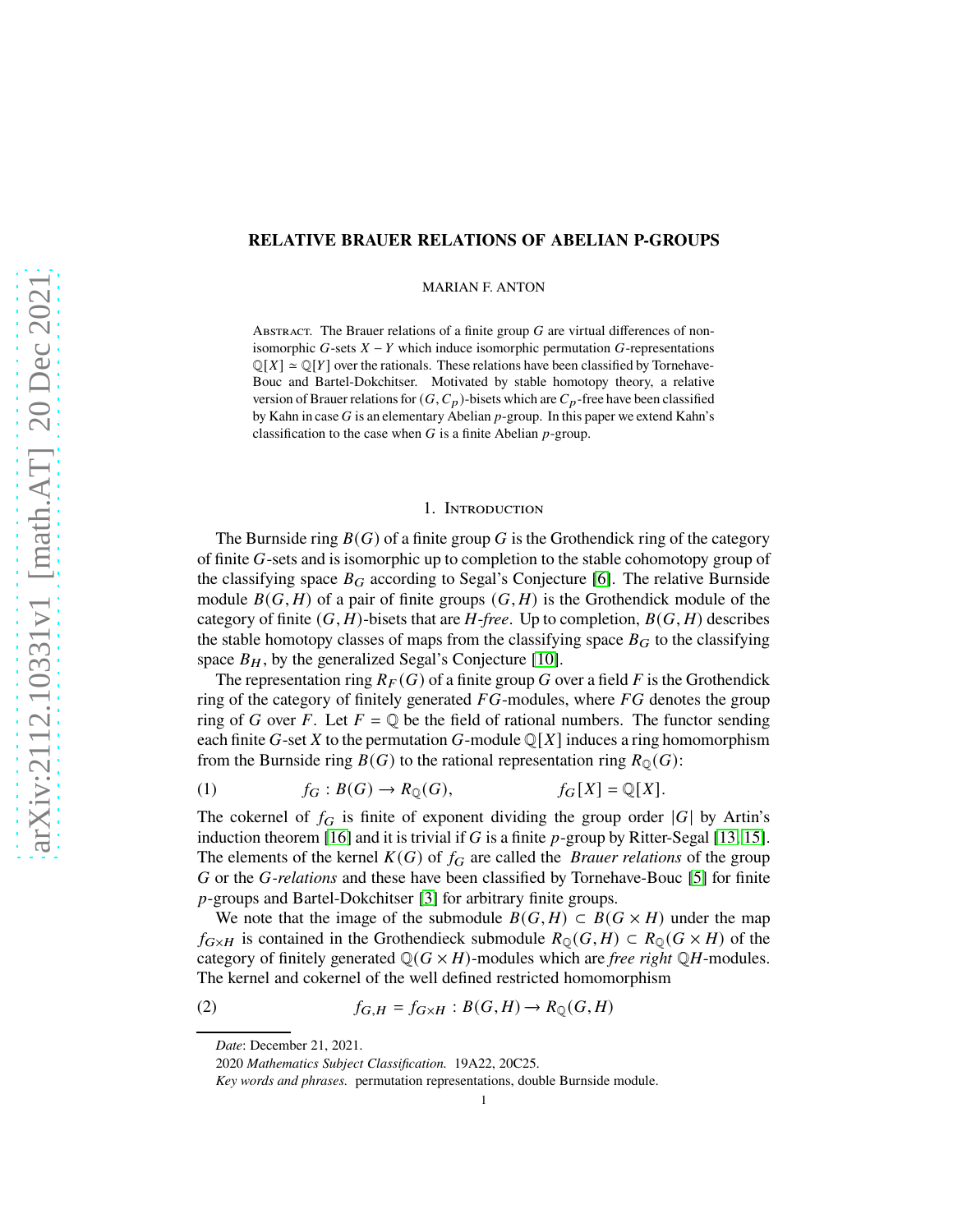### 2 MARIAN F. ANTON

are also of interest in view of the generalized Segal's Conjecture. In particular, it makes sense to call the elements of the kernel  $K(G, H)$  of  $f_{G,H}$  the *relative Brauer relations* of the pair  $(G, H)$  or the  $(G, H)$ *-relations*. The cokernel of  $f_{G,H}$  is trivial for G a finite p-group and  $H = C_p$  by Anton [\[1\]](#page-15-1) and the  $(G, C_p)$ -relations have been classified by Kahn [\[7\]](#page-16-6) for G an elementary Abelian  $p$ -group, where  $C_p$  denotes the *cyclic group of prime order p.* The main result of this paper is

<span id="page-1-0"></span>**THEOREM 1.1.** *The relative Brauer relations of the pair*  $(G, C_p)$  *for* G a finite *Abelian* 𝑝*-group are linear combinations of relative Brauer relations 'indufted' from sub-quotients of*  $G \times C_p$  *of the form*  $C_p \times C_p \times C_p$ *.* 

We note that there is a natural ring homomorphism mapping  $R_F(G)$  to the stable homotopy classes of maps from the classifying space  $B_G$  to the plus construction of the classifying space  $B_{GL(F)}$ , where  $GL(F)$  is the infinite general linear group over the field  $F$ . Up to completion, this map is an isomorphism for  $F$  the (topological) field of complex numbers by Atiyah's Theorem [\[2\]](#page-15-2) or for F a finite field [\[8\]](#page-16-7). If  $F = \mathbb{Q}$ , this homomorphism connects Brauer relations with algebraic  $K$ -theory [\[11\]](#page-16-8). The relative Brauer relations are connected with maps between algebraic  $K$ -theory spectra.

The background terminology will be reviewed in section §2 and a precise formulation of Theorem [1.1](#page-1-0) will be given in section §3. In section §4 we prove some key rank lemmas. In section §5 we prove the main theorem up to torsion. In section §6 we reduce the proof to a set of special generators and finish the argument in §7.

## 2. Background and terminology

This section is a survey of basic definitions and facts about Burnside and representation modules, many of them being used in this paper.

2.1. **Relative Burnside modules.** Following [\[3\]](#page-15-0), the *Burnside ring B*(Γ) of a group  $Γ$  is the free Abelian group generated by the isomorphism classes  $[X]$  of finite Γ-sets X modulo the relations  $[X \cup Y] = [X] + [Y]$  where  $\cup$  denotes the disjoint union. The product in  $B(\Gamma)$  is given by  $[X] * [Y] = [X \times Y]$  where  $X \times Y$  is the  $\Gamma$ -set under the diagonal Γ-action.

<span id="page-1-1"></span>**PROPOSITION 2.1** ([\[3\]](#page-15-0)). *The transitive*  $\Gamma$ -sets are left coset spaces  $\Gamma/L$  of sub*groups*  $L \leq \Gamma$  *and their isomorphism classes*  $[\Gamma/L]$  *form a basis for*  $B(\Gamma)$ *.* 

There is a bijection sending the conjugacy class of a subgroup  $L \leq \Gamma$  to the basis element  $[\Gamma/L]$ . Using this identification,

We write the elements of  $B(\Gamma)$  as integral linear combinations  $\sum n_i L_i$  of subgroups  $L_i \leq \Gamma$  *up to conjugacy.* 

The product of two basis elements in  $B(\Gamma)$  is given by the double coset formula

(3) 
$$
L * M = \sum_{x \in L \setminus \Gamma/M} L \cap {}^{x}M
$$

where  $L, M \leq \Gamma$  and  $^{x}M = xMx^{-1}$  for  $x \in \Gamma$ .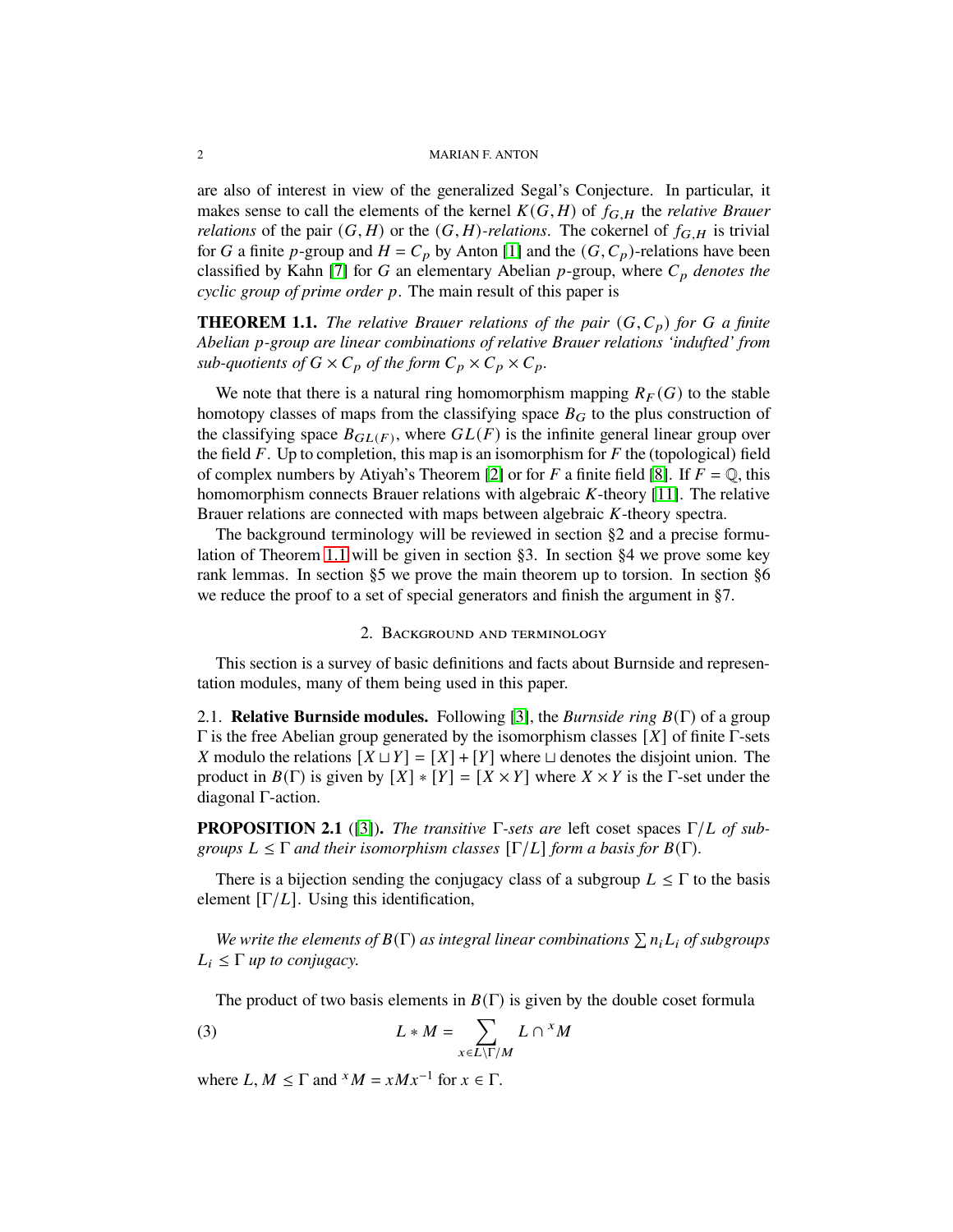Given a pair  $(G, H)$  of finite groups, let  $\Gamma = G \times H$ . A  $(G, H)$ -*biset* is a *finite* set  $X$ , endowed with a left  $G$ -action and a right  $H$ -action that commute with each other, or equivalently, a left  $\Gamma$ -action where the right  $H$ -action is defined via

<span id="page-2-0"></span>(4) 
$$
xh = h^{-1}x \text{ for } x \in X \text{ and } h \in H.
$$

*Definition* **2.2.** *The* relative Burnside module  $B(G, H)$  *of a pair of finite groups*  $(G, H)$ *is the free Abelian group generated by the isomorphism classes*  $[X]$  *of*  $(G, H)$ *-bisets which are* right *H*-free*, modulo the relations*  $[X \cup Y] = [X] + [Y]$ *.* 

According to  $[10]$ , the transitive right  $H$ -free  $(G, H)$ -bisets are *twisted products*  $G \times_{\Omega} H$  between G and a group homomorphism  $\rho : K \to H$  from a subgroup  $K \leq G$ . Such a product is the quotient of  $\Gamma$  modulo the relations

 $[gk, h] = [g, \rho(k)h]$  for  $g \in G, h \in H$ , and  $k \in K$ .

Here [g, h] denotes the class of  $(g, h)$  in  $G \times_{\rho} H$ . The map  $\Gamma \to G \times H$  given by  $(g, h) \mapsto (g, h^{-1})$  induces an isomorphism of left Γ-sets  $\Gamma/(K \times \rho) \approx G \times_{\rho} H$  where

<span id="page-2-2"></span>(5) 
$$
K \times \rho = \{(k, \rho(k)) : k \in K\}
$$

is *the graph (subgroup) of*  $\rho$  in Γ. This is an isomorphism of  $(G, H)$ -bisets via [\(4\)](#page-2-0).

<span id="page-2-1"></span>**PROPOSITION 2.3** ([\[10\]](#page-16-1)). *A basis for the submodule*  $B(G, H) \subset B(\Gamma)$  *consists of the isomorphism classes of twisted products*  $[G \times_{\rho} H]$ *.* 

There is a bijection between these basis elements and the conjugacy classes of group homomorphisms  $\rho : K \to H$  with  $K \leq G$  or equivalently of subgroups  $K \times \rho \leq \Gamma$ . Using this identification,

We write the elements of  $B(G,H)$  as integral linear combinations  $\sum n_i K_i \times \rho_i$  of *graphs up to conjugacy of homomorphisms*  $\rho_i : K_i \to H$  *from subgroups*  $K_i \leq G$ .

If Z is a G-set and X is a  $(G, H)$ -biset, then the product  $[Z][X] = [Z \times X]$  defines a left  $B(G)$ -module structure on  $B(G, H)$ , where G acts on  $Z \times X$  diagonally from the left and H acts only on X from the right. The  $B(G)$ -module structure on  $B(G, H)$ is made explicit for  $M, K \leq G$  and  $\rho : K \to H$  by the product:

(6) 
$$
M * (K \times \rho) = \sum_{x \in K \backslash G/M} (K \cap {}^x M) \times \rho.
$$

2.2. **Functorial operations.** These operations are  $\mathbb{Z}$ -linear maps on  $B(\Gamma)$ . The *induction* Ind  $\Gamma_L : B(L) \to B(\Gamma)$  from a subgroup  $L \leq \Gamma$  is defined on L-sets Y by

Ind  $\prod_L Y = \Gamma \times_L Y$  where Γ acts by left multiplication on Γ.

Here  $\Gamma \times_L Y$  denotes the quotient of  $\Gamma \times Y$  modulo the relations  $[\gamma l, y] = [\gamma, l y]$  for  $\gamma \in \Gamma, l \in L$  and  $y \in Y$ .

The *restriction* Res  $_L^{\Gamma}$ :  $B(\Gamma) \rightarrow B(L)$  is defined on  $\Gamma$ -sets X by

Res  $\prod_{i=1}^{n} X = X$  where L acts on X as a subgroup of  $\Gamma$ .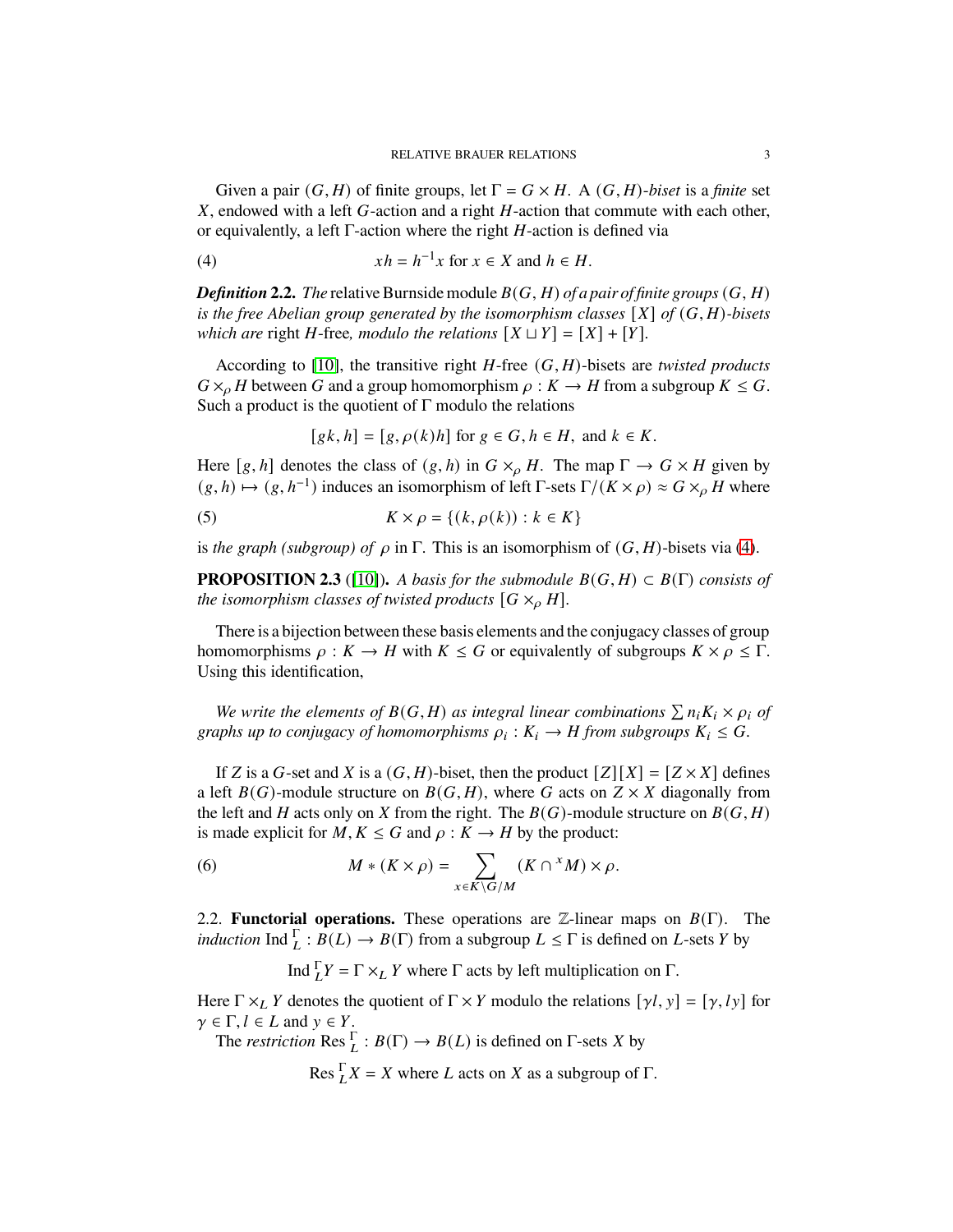On basis elements, for  $K \leq L$  and  $M \leq \Gamma$  we have

<span id="page-3-0"></span>(7) 
$$
\operatorname{Ind} \frac{\Gamma}{L} K = K, \qquad \qquad \operatorname{Res} \frac{\Gamma}{L} M = \sum_{x \in L \setminus \Gamma/M} L \cap {}^x M.
$$

The *inflation* Inf  $\Gamma_{\Pi}$ :  $B(\Pi) \to B(\Gamma)$  from a quotient  $\Pi = \Gamma/N$  by a normal subgroup  $N \leq \Gamma$  is defined on Π-sets Z by

Inf  ${}_{\Pi}^{\Gamma}Z = Z$  where  $\Gamma$  acts on  $Z$  via its projection in  $\Pi$ .

The *deflation*  $\text{Def}_{\Pi}^{\Gamma}: B(\Gamma) \to B(\Pi)$  is given on  $\Gamma$ -sets X by the *orbit space* of N

$$
\operatorname{Def}^{\Gamma}_{\Pi} X = N \backslash X \text{ where } [\gamma][x] = [\gamma x] \text{ for } \gamma \in \Gamma \text{ and } x \in X.
$$

Here  $[\gamma]$  denotes the coset  $\gamma N$  in  $\Pi$  and  $[x]$  denotes the *orbit*  $Nx$  of  $x$  in  $N\backslash X$ . On basis elements, for  $N \leq K \leq \Gamma$  and  $M \leq \Gamma$  we have

<span id="page-3-2"></span>(8) 
$$
\text{Inf}_{\Pi}^{\Gamma}(K/N) = K, \qquad \text{Def}_{\Pi}^{\Gamma}M = NM/N.
$$

2.3. **Relative Representation Modules.** Following [\[16\]](#page-16-2), the *rational representation ring*  $R_{\mathcal{O}}(\Gamma)$  of a finite group  $\Gamma$  is the free Abelian group generated by the isomorphism classes [V] of finitely generated left QΓ-modules V modulo the relations  $[V \oplus W]$  =  $[V]+[W]$  where ⊕ denotes the direct sum. The product is given by  $[V]*[W] = [V \otimes W]$ where  $\otimes$  denotes the tensor product over  $\mathbb Q$  and  $V \otimes W$  is the  $\mathbb Q\Gamma$ -module under the diagonal QΓ-action. The irreducible QΓ-modules are direct summands  $V_i$  of the group ring QΓ and their isomorphism classes  $[V_i]$  form a basis for  $R_{\mathbb{Q}}(\Gamma)$ .

Given a pair of finite groups  $(G, H)$ , let  $\Gamma = G \times H$ . A  $(G, H)$ *-bimodule over the rationals* is simply a finitely generated left QΓ-module V with QG acting on the left via the canonical inclusion in  $\mathbb{Q}\Gamma$  and  $\mathbb{Q}H$  acting on the right via the rule

(9) 
$$
vh = h^{-1}v, \text{ for } v \in V \text{ and } h \in H.
$$

*Definition* **2.4.** *The* relative rational representation module  $R(G, H)$  of a pair of finite *groups*  $(G, H)$  *is the submodule of*  $R_0(\Gamma)$  *generated by the isomorphism classes of*  $(G, H)$ -bimodules over the rationals, which are right  $\mathbb QH$ -free *modules*.

We call a right  $\mathbb{Q}H$ -free  $(G, H)$ -bimodule V over the rationals *irreducible* if V cannot be decomposed as a direct sum of right  $\mathbb{Q}H$ -free  $(G, H)$ -bimodules over the rationals. In particular, the isomorphism classes  $[W_i]$  of irreducible right  $\mathbb{Q}H$ -free  $(G, H)$ -bimodules  $W_i$  over the rationals form a basis for  $R(G, H)$ . Notice that  $\mathbb{Q}H$ with  $\mathbb{Q}H$  acting on the right by the multiplication in H and  $\mathbb{Q}G$  acting on the left by the identity  $1 \in G$  is an example of an irreducible right QH-free  $(G, H)$ -bimodule over the rationals which is not an irreducible left  $\mathbb{Q}\Gamma$ -module (unless  $H = 1$ ).

If U is a left QG-module and V a right QH-free  $(G, H)$ -bimodule over the rationals, then the product  $[U] * [V] = [U \otimes V]$  defines a left  $R_{\mathbb{Q}}(G)$ -module structure on  $R(G, H)$ , where QG acts on  $U \otimes V$  diagonally from the left and QH acts only on V from the right. Indeed, with these actions,  $U \otimes V$  is a right QH-free  $(G, H)$ -bimodule.

From the relative Burnside module  $B(G, H)$  to the relative rational representation module  $R(G, H)$  we have the natural linear map  $f_{G,H}$  defined by [\(2\)](#page-0-0).

<span id="page-3-1"></span>*Definition* **2.5.** *The* relative Brauer relations of a pair of finite groups  $(G, H)$  are the *elements of the kernel*  $K(G, H)$  *of the linear map*  $f_{G,H}: B(G, H) \to R(G, H)$ .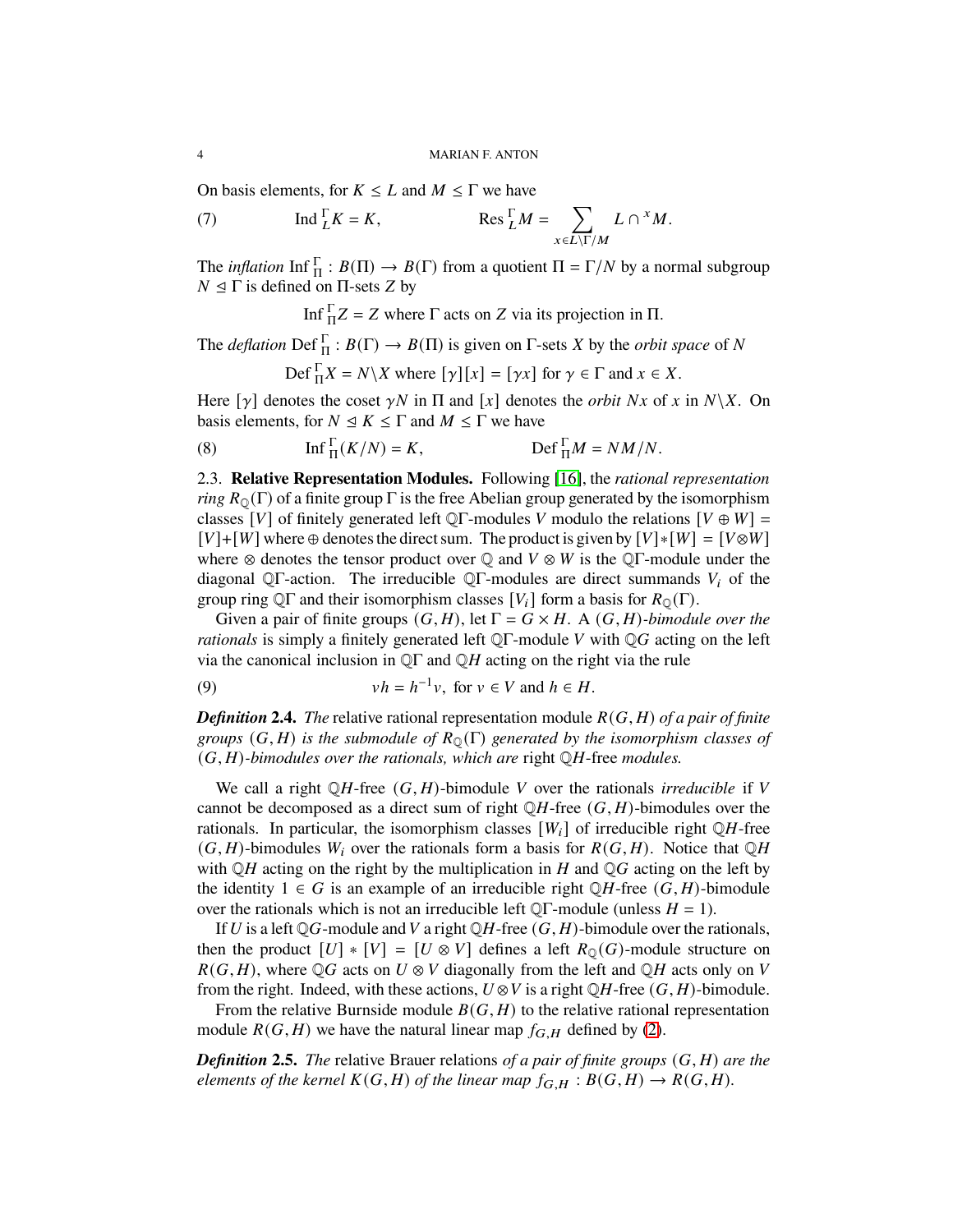Recall that the Brauer relations of the finite group  $\Gamma = G \times H$  are the elements of the kernel  $K(\Gamma)$  of the linear map  $f_{\Gamma}: B(\Gamma) \to R_{\mathbb{Q}}(\Gamma)$  assigning to a  $\Gamma$ -set X the rational permutation representation  $\mathbb{Q}[X]$ . The map  $f_{\mathbf{G},H}$  is the restriction of  $f_{\Gamma}$  to the submodule  $B(G, H) \subseteq B(\Gamma)$  and its kernel is a submodule  $K(G, H) \subseteq K(\Gamma)$ .

2.4. **Functorial operations.** On the representation ring  $R_{\text{O}}(\Gamma)$  we define functorial operations, which are Z-linear maps. The *induction* Ind  $\overline{L}: R_{\mathbb{Q}}(L) \to R_{\mathbb{Q}}(\Gamma)$  from a subgroup  $L \leq \Gamma$  is defined on QL-modules W by

Ind  $\prod_L W = \mathbb{Q} \Gamma \otimes_{\mathbb{Q} L} W$  where  $\mathbb{Q} \Gamma$  acts by left multiplication on  $\mathbb{Q} \Gamma$ .

The *restriction* Res  $_L^{\Gamma}$ :  $R_{\mathbb{Q}}(\Gamma) \to R_{\mathbb{Q}}(L)$  is defined on  $\mathbb{Q}\Gamma$ -modules V by

Res  $\Gamma_V = V$  where  $\mathbb{Q}L$  acts on V as a subring of  $\mathbb{Q}\Gamma$ .

The *inflation* Inf  $\frac{\Gamma}{\Pi}: R_{{\mathbb Q}}(\Pi) \to R_{{\mathbb Q}}(\Gamma)$  from a quotient  $\Pi = \Gamma/N$  by a normal subgroup  $N \trianglelefteq \Gamma$  is defined on Q $\Pi$ -modules U by

Inf  ${}_{\Pi}^{\Gamma}U = U$  where Q $\Gamma$  acts on U via its projection in Q $\Pi$ .

The *deflation*  $\text{Def}_{\Pi}^{\Gamma}: R_{\mathbb{Q}}(\Gamma) \to R_{\mathbb{Q}}(\Pi)$  is given on  $\mathbb{Q}\Gamma$ -modules V by

Def  $_{\Pi}^{\Gamma}V = \mathbb{Q}\Pi \otimes_{\mathbb{Q}\Gamma} V$  where  $\mathbb{Q}\Gamma$  acts on  $\mathbb{Q}\Pi$  via its projection.

*Notation.* For any group C we denote by  $1_C$  the trivial rational representation [Q] where C acts on Q by the identity  $1 \in C$ . Also Ind  $\Gamma = \text{Ind}_{C} \Gamma$  and  $R(\Gamma) = R_{\mathbb{Q}}(\Gamma)$ . Similarly, Inf  $\Gamma = \text{Inf}_{\Pi}^{\Gamma}$ , Res  $\Gamma = \text{Res}_{C}^{\Gamma}$ , Def  $\Gamma = \text{Def}_{\Pi}^{\Gamma}$  where  $\Pi$  is a quotient of  $\Gamma$ .

<span id="page-4-0"></span>**PROPOSITION 2.6** ([\[3\]](#page-15-0)). *The linear map*  $f_{\Gamma}: B(\Gamma) \rightarrow R(\Gamma)$  *commutes with the operations* Ind <sup>Γ</sup> *,* Inf <sup>Γ</sup> *,* Res <sup>Γ</sup> *,* Def <sup>Γ</sup> *.*

For example, if  $L \leq \Gamma$  is a subgroup and K is a basis element in  $B(\Gamma)$  given by the conjugacy class of a subgroup in Γ, we have Mackey's formula [\[16\]](#page-16-2) from [\(7\)](#page-3-0)

$$
\operatorname{Res}^{\Gamma}_{L}(f_{\Gamma}K) = \operatorname{Res}^{\Gamma}_{L}\operatorname{Ind}^{\Gamma}(1_{K}) = \sum_{x \in L\setminus\Gamma/K} \operatorname{Ind}^{L}(1_{L\cap^{x}K}) = f_{L}(\operatorname{Res}^{\Gamma}_{L}(K)).
$$

However, for  $\Gamma = G \times H$  these operations restricted to the submodules  $B(G, H)$  and  $R(G, H)$  do not land in the same submodules except in special cases. For example, if  $K \leq G$  is a subgroup, and  $N \leq G$  is a normal subgroup with  $\Pi = G/N$ , we have a commutative diagram of linear maps

(10) 
$$
B(K, H) \xrightarrow{\text{Ind}_{K}^{G}} B(G, H) \xleftarrow{\text{Inf}_{\Pi}^{G}} B(\Pi, H)
$$

$$
\begin{array}{c} f_{K,H} \downarrow \qquad \qquad f_{G,H} \downarrow \qquad \qquad f_{\Pi, H} \\ R(K, H) \xrightarrow{\text{Ind}_{K}^{G}} R(G, H) \xleftarrow{\text{Inf}_{\Pi}^{G}} R(\Pi, H) \end{array}
$$

as Ind  $\frac{G}{K}$  = Ind  $\frac{\Gamma}{K \times H}$  and Inf  $\frac{G}{\Pi}$  = Inf  $\frac{\Gamma}{\Pi \times H}$  do not change the *H*-structure.

**THEOREM 2.7** (Artin's Induction [\[16\]](#page-16-2)). *The vector space*  $\mathbb{Q} \otimes R(\Gamma)$  *has a basis* given by Ind  $\Gamma(1_C)$  where *C* runs over the conjugacy classes of cyclic subgroups of Γ.

It is a known fact [\[16\]](#page-16-2) that Ind  $\Gamma(1_C)$  do not generate  $R(\Gamma)$  in general.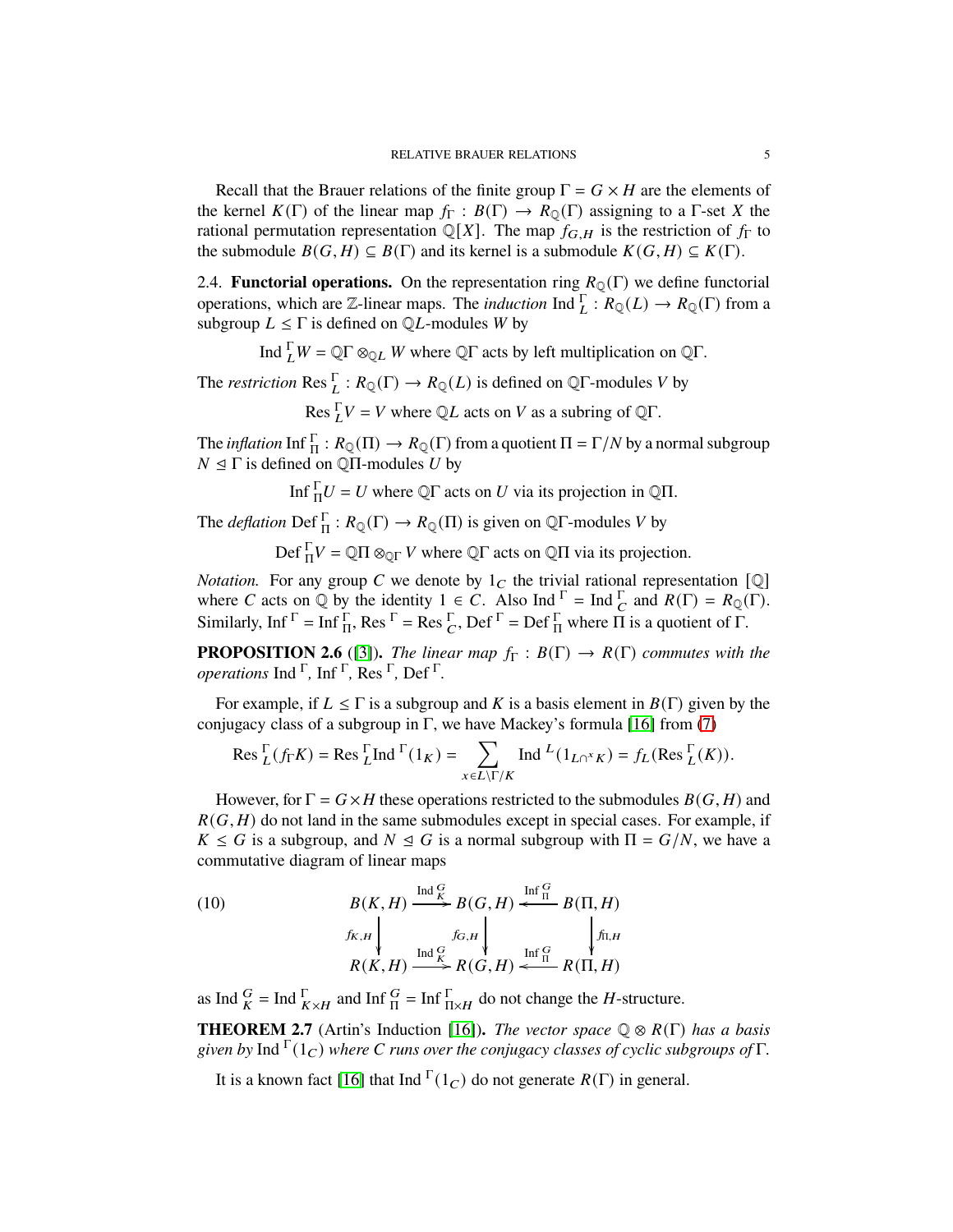#### 6 MARIAN F. ANTON

<span id="page-5-0"></span>**COROLLARY 2.8.** *For*  $\Gamma = G \times H$ *, the rank of the* Z*-module*  $R(\Gamma)$  *equals the number of conjugacy classes of cyclic subgroups of* Γ *and the rank of the* Z*-module* 𝐾(Γ) *equals the number of conjugacy classes of non-cyclic subgroups of* Γ*.*

*Proof.* The conjugacy classes of subgroups  $L_i \leq \Gamma$  form a basis for  $B(\Gamma)$  and their images under  $f_{\Gamma}: B(\Gamma) \to R(\Gamma)$  are given by  $f_{\Gamma}(L_i) = \text{Ind} \Gamma(1_{L_i})$ . By Artin's Induction, it follows that in the exact sequence below, Coker  $(f_{\Gamma})$  is torsion:

$$
0 \to K(\Gamma) \to B(\Gamma) \xrightarrow{f_{\Gamma}} R(\Gamma) \to \text{Coker}(f_{\Gamma}) \to 0.
$$

This concludes the proof as the alternating sum of the ranks is zero.  $\Box$ 

### 3. The formulation of the main theorem

We denote by  $C_p$  the multiplicative cyclic group of prime order  $p$ . Since the rank of the  $\mathbb{Z}$ -module  $K(G)$  of Brauer relations equals the number of non-cyclic subgroups of  $G$  by Corollary [2.8,](#page-5-0) the first part of the following proposition is immediate.

<span id="page-5-1"></span>**PROPOSITION 3.1** ([\[5\]](#page-16-5))**.** *Cyclic groups have no Brauer relations except zero. Products*  $P = C_p \times C_p$  *of cyclic groups of prime order have one independent Brauer relation given below where* C runs over all non-trivial cyclic subgroups of P

$$
\Theta_P = 1 - \sum_{C = cyclic} C + pP.
$$

Recall that an element  $\Theta = \sum n_i H_i$  is a *G*-relation if and only if

$$
\sum n_i \operatorname{Ind}^G(1_{H_i}) = 0, \qquad 1_{H_i} = \text{trivial } H_i \text{-module } \mathbb{Q}.
$$

According to Proposition [2.6,](#page-4-0) Brauer relations can be induced by Ind  $G'$  from subgroups  $H \leq G'$  (or restricted by Res  $_H$ ) and can be lifted by Inf  $\tilde{G}$  from quotients  $G = \tilde{G}/N$  (or projected by Def  $_{\tilde{G}/N}$ ). A Brauer relation of G is called *primitive* if cannot be induced from a proper subgroup or lifted from a proper sub-quotient of  $G$ .

<span id="page-5-2"></span>**THEOREM 3.2** (Bouc-Tornehave [\[5\]](#page-16-5)). All Brauer relations of a p-group G are *linear combinations of the form*

$$
\Theta = \sum n_P \operatorname{Ind}_K^G \operatorname{Inf}_P^K(\Theta_P), \qquad P = K/N \text{ sub-quotient of } G, \; n_P \in \mathbb{Z}
$$

*of relations*  $\text{Ind}_{K}^{G} \text{Inf}_{P}^{K}(\Theta_{P})$  'indufted' *from primitive P-relations*  $\Theta_{P}$  *where* 

- (1)  $P \approx C_p \times C_p$  and  $\Theta_P = 1 \sum_{C=\text{cyclic}} C + pP$  or
- (2)  $P \approx$  *the Heisenberg group of order*  $p^3$  *or*  $P \approx$  *the dihedral group of order*  $2^n$ *with*  $n \geq 4$  *and*  $\Theta_P = I - IZ - J + JZ$ .

*In the second case, Z is the center of P* and *I*, *J* are non-conjugate subgroups of *P* of *order p* (*or order* 2*)* intersecting *Z* trivially.

Let G be a finite p-group and  $K(G, C_p)$  be the module of relative  $(G, C_p)$ -Brauer relations as in Definition [2.5.](#page-3-1) In this case we have the following commutative diagram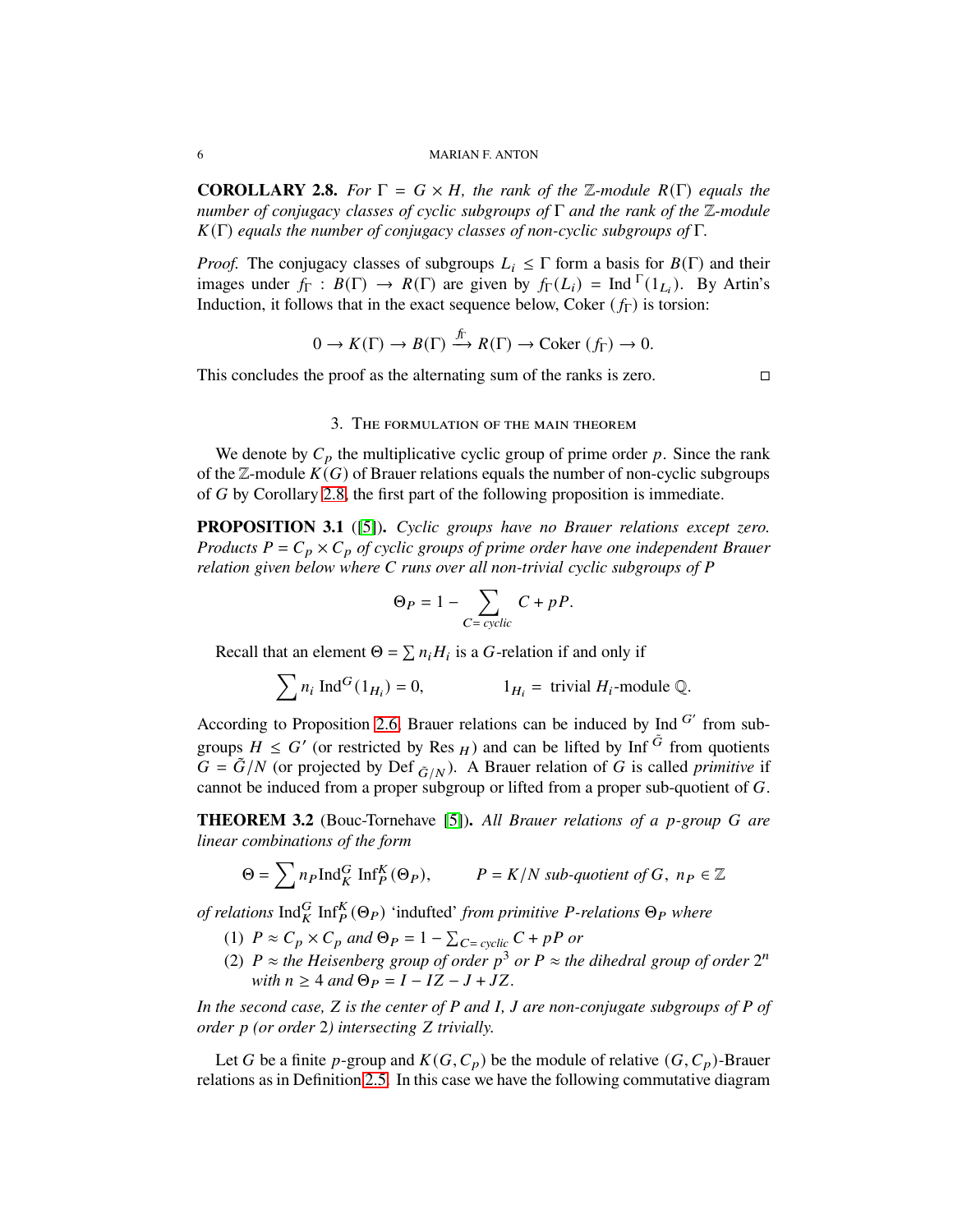of short exact sequences of  $\mathbb{Z}$ -modules and linear maps

<span id="page-6-1"></span>
$$
\begin{array}{ccccccccc}\n & 0 & \xrightarrow{\text{incl.}} & K(G \times C_p) & \xrightarrow{\text{incl.}} & B(G \times C_p) & \xrightarrow{\text{foxC}_p} & R(G \times C_p) & \xrightarrow{\text{incl.}} & \\
& & \text{incl.} & & \text{incl.} & \\
& & & & \text{incl.} & \\
& & & & & \text{incl.} & \\
& & & & & & \\
& & & & & & \\
& & & & & & \\
& & & & & & & \\
& & & & & & & \\
& & & & & & & \\
& & & & & & & \\
& & & & & & & & \\
& & & & & & & & \\
& & & & & & & & \\
& & & & & & & & & \\
& & & & & & & & & \\
& & & & & & & & & \\
& & & & & & & & & & \\
& & & & & & & & & & \\
& & & & & & & & & & & \\
& & & & & & & & & & & \\
& & & & & & & & & & & \\
& & & & & & & & & & & \\
& & & & & & & & & & & \\
& & & & & & & & & & & & \\
& & & &
$$

The surjectivity of the maps  $f_{G \times C_p}$  and  $f_{G,C_p}$  has been established in [\[15\]](#page-16-4) and [\[1\]](#page-15-1). By estimating the ranks of the Z-modules involved in the diagram and searching for Brauer P-relations  $\Theta'_P$  for sub-quotients  $P = K/N$  of the group  $G \times C_p$  such that Ind  $_K^{G \times C_p}$  Inf  $_K^K(\Theta'_P)$  are relative Brauer  $(G, C_p)$ -relations, we formulate the following

<span id="page-6-0"></span>**CONJECTURE 3.3.** Let p be a prime and G a finite p-group. All relative Brauer  $(G, C_p)$ -relations for a p-group G are linear combinations

$$
\Theta = \sum n_P \operatorname{Ind}_{K}^{G \times C_P} \operatorname{Inf}_{P}^{K}(\Theta_P'), \quad P = K/N \text{ sub-quotient of } G \times C_p, \ n_P \in \mathbb{Z}
$$

 $of$   $(G, C_p)$ -relations  $Ind_K^{G \times C_p}$  Inf $_P^K(\Theta'_P)$  'indufted' *from P*-relations  $\Theta'_P$  where

$$
(1) \ P \approx C_p \times C_p \times C_p \text{ or }
$$

- (2)  $P \approx$  (the Heisenberg group of order  $p^3$ )  $\times$   $C_p$  or
- (3)  $P \approx$  (the dihedral group of order  $2^n$  with  $n \geq 4$ )  $\times C_2$ .

In [\[7\]](#page-16-6) this conjecture was proved for  $G$  an elementary Abelian  $p$ -group by giving an explicit description of  $K(G, C_n)$ . The simplest example shows an intricate network of subgroups behind the relative Brauer relations.

<span id="page-6-3"></span>**PROPOSITION 3.4** (Kahn [\[7\]](#page-16-6)).  $K(C_2 \times C_2, C_2)$  *has a basis with four elements*  $e_1 - e_3 - e_5 - e_7 + 2e_{12}$ ,  $e_3 - e_{12} - e_{13} - e_4 + e_{14} + e_{15}$ ,  $e_5 - e_{12} - e_{14} - e_6 + e_{13} + e_{15}$ ,  $e_7 - e_{12} - e_{15} - e_8 + e_{13} + e_{14}$  *where e's label distinct subgroups of*  $C_2 \times C_2 \times C_2$ .

In this paper we prove Conjecture [3.3](#page-6-0) for  $G$  any finite Abelian  $p$ -group by giving the following description of  $K(G, C_p)$ :

<span id="page-6-2"></span>**THEOREM 3.5.** Let p be a prime and G a finite Abelian p-group. The Z-module  $K(G, C_p)$  of relative Brauer  $(G, C_p)$ -relations is generated by elements of the form  $\text{Ind}_{K}^{G \times C_{p}} \text{Inf}_{P}^{K}(\Theta'_{P})$  where  $P = K/N \approx C_{p} \times C_{p} \times C_{p}$  are sub-quotients of  $G \times C_{p}$  $\overline{\omega}$   $\partial'$ <sup>*a*</sup> *are elements of*  $K(P)$ *, the module of Brauer P-relations.* 

## 4. Rank lemmas and their proofs

In this section we fix  $G$  to be a finite Abelian  $p$ -group and endow the cyclotomic field  $\mathbb{Q}(\zeta)$  with  $\zeta$  a fixed primitive p-root of unity adjoined by the  $(G, C_p)$ -bimodule structure where  $C_p$ -action is given by multiplication by  $\zeta$  and the G-action is *trivial*.

Notice that a  $(G, C_p)$ -bimodule W over the rationals is a right  $\mathbb{Q}[C_p]$ -free module if and only if the module

$$
(12) \t\t\t 0W = \text{Res}_{1 \times C_p} W
$$

with the G-action forgotten is a left  $\mathbb{Q}[C_p]$ -free module.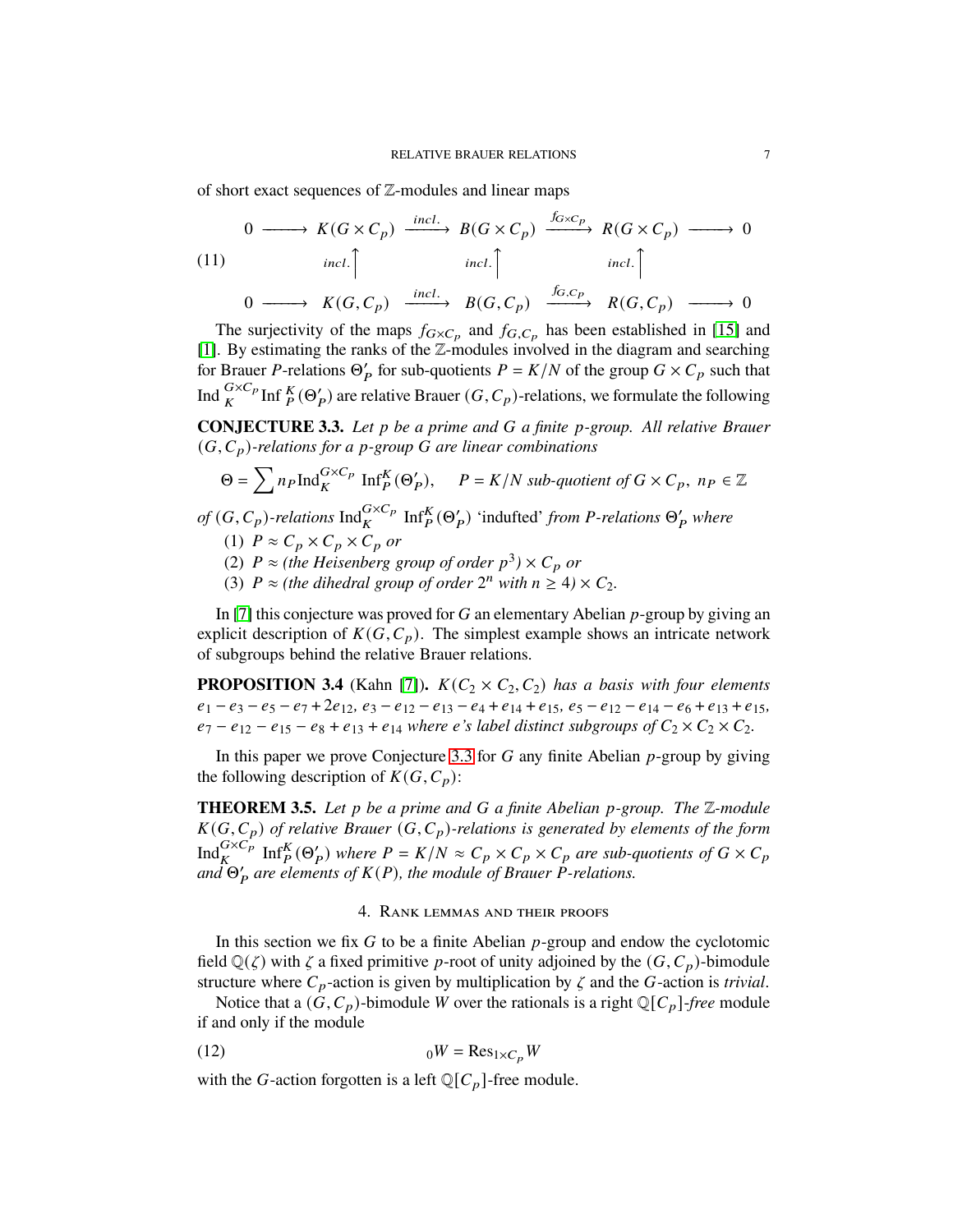<span id="page-7-0"></span>**LEMMA 4.1.**  $1_{G \times C_p} \oplus \mathbb{Q}(\zeta)$  represents an element in  $R(G, C_p)$ .

*Proof.* We have the following  $\mathbb{Q}[C_p]$ -isomorphism

$$
{}_0 \left( 1_{G \times C_p} \oplus \mathbb{Q}(\zeta) \right) = 1_{C_p} \oplus \mathbb{Q}(\zeta) \approx \mathbb{Q} \times \mathbb{Q}(\zeta) = \mathbb{Q}[C_p].
$$

This concludes the proof.

<span id="page-7-2"></span>**LEMMA 4.2.**  $R(G \times C_p) = R(G, C_p) \oplus \mathbb{Z} \cdot 1_{G \times C_p}$ .

*Proof.* Since G is a finite Abelian p-group, the group ring  $\mathbb{Q}[G \times C_p]$  is a product of cyclotomic field extensions of  $\mathbb Q$  obtained by adjoining primitive  $p^{\dot{\nu}}$ -roots of unity  $\xi_{\nu}$  where  $\nu \geq 0$  are integers. In particular, any irreducible  $\mathbb{Q}[G \times C_p]$ -module W is a cyclotomic field, say  $W = \mathbb{Q}(\xi_\nu)$ , whose degree over  $\mathbb{Q}$  is  $d_\nu = p^{\nu-1}(p-1)$  and whose degree over  $\mathbb{Q}(\zeta)$  is  $p^{\gamma-1}$ .

More precisely, there is a group homomorphism  $\chi : G \times C_p \to \mathbb{Q}(\xi_{\nu})^{\times}$  into the multiplicative group of the field  $W = \mathbb{Q}(\xi_v)$  such that the elements  $y \in G \times C_p$  act on *W* by multiplication by  $\chi(y)$ . If we fix a generator  $y_0$  of  $C_p$ , then  $C_p$  acts on *W* by multiplication by  $\chi(y_0)$ . Since  $y_0^p$  $_{0}^{p} = 1$ , we know that  $\chi(y_0)$  is a *p*-root of unity. In particular, we distinguish two cases.

If  $\chi(y_0) = 1$ , we have the Q[C<sub>n</sub>]-isomorphisms

$$
{}_0(W \oplus d_{\nu}\mathbb{Q}(\zeta)) = ({}_0W) \oplus d_{\nu}\mathbb{Q}(\zeta) \approx d_{\nu}1_{C_p} \oplus d_{\nu}\mathbb{Q}(\zeta) \approx d_{\nu}\mathbb{Q}[C_p].
$$

If  $\chi(y_0) = \zeta$  is a primitive p-root of unity, we have the Q[C<sub>p</sub>]-isomorphisms

$$
_{0}\left( W\oplus p^{\nu-1}1_{G\times C_{p}}\right) \approx p^{\nu-1}\mathbb{Q}(\zeta)\oplus p^{\nu-1}1_{C_{p}}\approx p^{\nu-1}\mathbb{Q}[C_{p}].
$$

By Lemma [4.1,](#page-7-0) we deduce that for any irreducible  $\mathbb{Q}[G \times C_p]$ -module *W*, either  $W - d_v 1_{G \times C_p}$  or  $W + p^{\nu-1} 1_{G \times C_p}$  represents an element in  $R(G, C_p)$ .

<span id="page-7-1"></span>**LEMMA 4.3** (Goursat [\[9\]](#page-16-9))**.** *The subgroups of a direct product of two finite groups*  $\Gamma \times \Omega$  *are in bijection with the quintuples*  $(K, N, A, B, \theta)$  *of subgroups*  $N \leq K \leq \Gamma$ *and*  $B \le A \le \Omega$  *and isomorphisms*  $\theta : K/N \approx A/B$ .

The correspondence in Goursat Lemma is given by the following map

 $(K, N, A, B, \theta) \mapsto S = \{(kn, \theta(kN)b) | n \in N, k \in K, b \in B\} \leq \Gamma \times \Omega$ 

Let  $S_G$  be the graph with a vertex K for each subgroup  $K \leq G$  and an edge  $(K, N)$ for each pair of subgroups  $N \leq K$  having index  $[K : N] = p$ .

<span id="page-7-3"></span>**LEMMA 4.4.** rank  $B(G \times C_p)$  – rank  $B(G, C_p)$  = rank  $B(G)$ .

*Proof.* By Proposition [2.1,](#page-1-1) we have

rank  $B(G) = #$  vertices in  $S_G$ , rank  $B(G \times C_p) = \#$  vertices in  $S_{G \times C_p}$ .

By Proposition [2.3,](#page-2-1) a basis for  $B(G, C_p)$  is given by graphs of homomorphisms  $\rho: K \to C_p$  from subgroups  $K \leq G$ . Each such  $\rho$  is either trivial  $\rho = 1$  or factors through a canonical map  $K \to K/N$  and an automorphism of  $C_p$  where  $N \leq K$  is a subgroup of index  $[K : N] = p$ . The number of automorphisms of  $C_p$  is  $p - 1$ .

$$
\Box
$$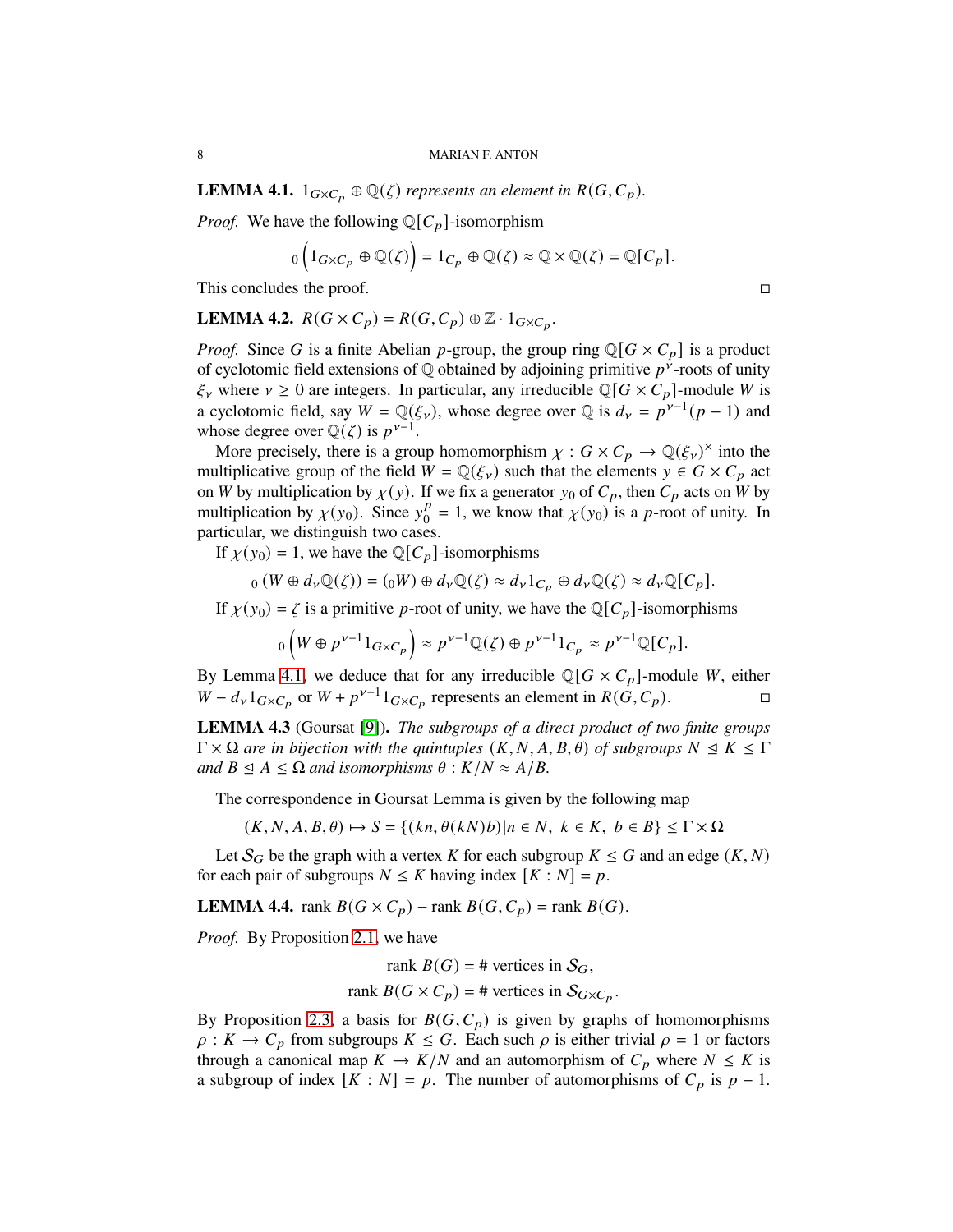Hence, the number of graphs  $K \times \rho$  equals the number of subgroups  $K \leq G$  ( $\rho = 1$ ) plus ( $p - 1$ ) times the number of pairs ( $K, N$ ) with  $N \leq K$  having index  $p$  ( $\rho \neq 1$ ):

rank 
$$
B(G, C_p) = \#
$$
 vertices in  $S_G + (p-1) \cdot \#$  edges in  $S_G$ .

By Goursat's Lemma [4.3,](#page-7-1) the vertices of  $S_{G \times C_p}$  are in bijection with quintuples  $(K, N, A, B, \theta)$  of subgroups  $N \leq K \leq G$  and  $B \leq A \leq C_p$  and isomorphisms  $\theta$  :  $K/N \approx A/B$ . We distinguish two cases:

1) 
$$
A = B
$$
,  $K = N$ ,  $\theta = 1$  and

2)  $A = C_p$ ,  $B = 1$ ,  $(K, N)$  is an edge in  $S_G$  and  $\theta : K/N \to C_p$  is an isomorphism. Since  $C_p$  has only two subgroups, we conclude that

# vertices in 
$$
S_{G \times C_p} = 2 \cdot \text{# vertices in } S_G + (p-1) \cdot \text{# edges in } S_G
$$
.

The statement now follows by combining the formulas above.  $\Box$ 

<span id="page-8-2"></span>**PROPOSITION 4.5.** rank  $K(G \times C_p)$  – rank  $K(G, C_p)$  = rank  $B(G)$  – 1.

*Proof.* From the diagram of exact sequences [\(11\)](#page-6-1), we deduce the rank relations

$$
\text{rank } B(G \times C_p) = \text{rank } K(G \times C_p) + \text{rank } R(G \times C_p)
$$
\n
$$
\text{rank } B(G, C_p) = \text{rank } K(G, C_p) + \text{rank } R(G, C_p)
$$

By Lemma [4.2,](#page-7-2) rank  $R(G \times C_p)$ –rank  $R(G, C_p) = 1$  and thus if we take the difference between the two equations above and use Lemma [4.4,](#page-7-3) we get the statement.  $\Box$ 

## 5. Generators up to torsion

For the rest of the paper we use the notation  $\epsilon: G \to 1$  for the trivial map and the notation [\(5\)](#page-2-2) for the graph of a homomorphism. By Goursat Lemma [4.3](#page-7-1) the subgroups of  $G \times C_p$  have the following structure

<span id="page-8-0"></span>(13)  $1 \times \epsilon, L \times \epsilon, 1 \times C_p, L \times C_p, L \times \lambda$ 

where  $\lambda : L \to C_p$  is a surjective homomorphism and  $1 \neq L \leq G$ .

<span id="page-8-1"></span>**LEMMA 5.1.** We have the following list of possible pairs of subgroups  $(K, N)$  of  $G \times C_p$  with  $K/N \approx C_p \times C_p$ .

$$
K = G' \times C_p, \qquad N = L \times \rho \qquad with \ \rho : L \to C_p, \ \rho(G'^p) = 1, \ G'/L \approx C_p
$$
  
\n
$$
K = G' \times C_p, \qquad N = L \times C_p
$$
  
\n
$$
K = G' \times \lambda, \qquad N = L \times \lambda \qquad with \ \lambda : G' \to C_p \ \text{surjective, } G'/L \approx C_p \times C_p
$$
  
\n
$$
K = G' \times \epsilon, \qquad N = L \times \epsilon
$$
  
\nwith  $G'/L \approx C_p \times C_p$   
\nwith  $G'/L \approx C_p \times C_p$ 

where  $(G', L)$  are pairs of subgroups of  $G$  with  $L < G'$ .

*Proof.* The structure of the subgroup  $K$  is given by [\(13\)](#page-8-0). If  $K$  is not a graph, the structure of a subgroup of K is again give by  $(13)$ . If K is a graph, any subgroup of K is a subgraph. The constraint  $K/N \approx C_p \times C_p$  translates to  $G'/L \approx C_p \times C_p$ except for the case of a homomorphism  $\rho: L \to C_p$  with  $G'/L \approx C_p$ . In this case, we always have  $G'^p \leq L$  as  $G'/L \approx C_p$ . If  $\rho(G^{ip}) = 1$ , then an isomorphism  $(G' \times C_p)/(L \times \rho) \approx C_p \times C_p$  is given by

$$
(yx_0^i, c) \mapsto (c_0^i, c\rho(y)^{-1}), \ y \in L, \ c \in C_p, \ i \in \mathbb{Z}
$$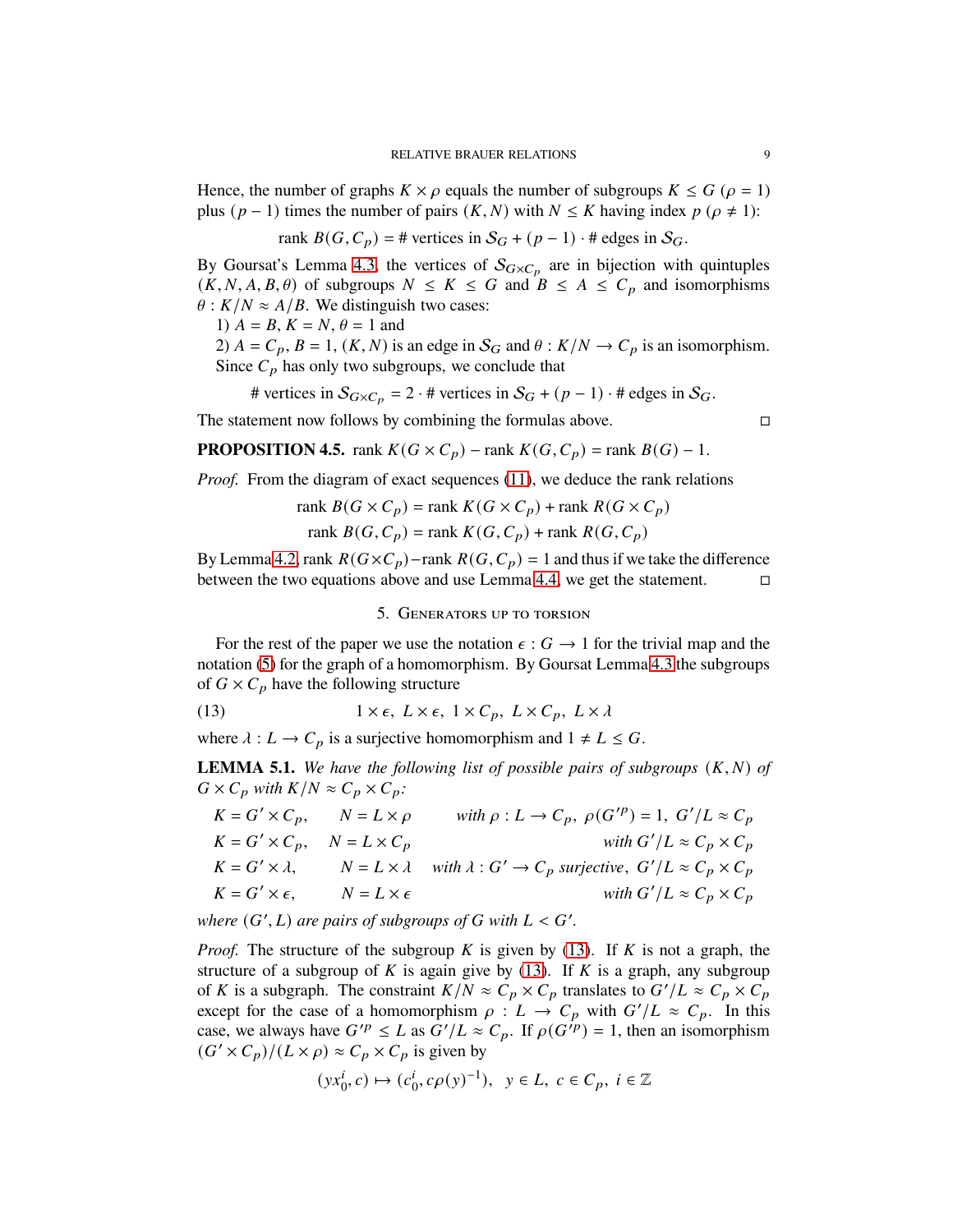where  $x_0 \in G'$  is a generator of  $G'/L \approx C_p$  and  $c_0 \in C_p$  is a generator of  $C_p$ . Indeed, each element of G' is of the form  $yx_0^i$  and the map is well defined since any other representation  $y'x_0^j$  $y' = yx_0^i$  gives  $y'y^{-1} = x_0^{i-j}$  $_{0}^{i-j}$  with  $i-j = kp$  for some  $k \in \mathbb{Z}$ . Hence,

> $\rho(y'y^{-1}) = \rho(x_0^{kp})$  $\binom{kp}{0} = \rho(x_0^p)$  $_{0}^{p})^{k}=1.$

If  $\rho(G'^p) \neq 1$  then  $(G' \times C_p)/(L \times \rho) \approx C_{p^2}$  is generated by  $(x_0, 1)$ :  $(x_0^p)$  $_0^p$ , 1)  $\notin L \times \rho$ as  $\rho(x_0^p)$  $\binom{p}{0} \neq 1$ , but  $(x_0^{p^2})$  $p^2 \choose 0, 1 \in L \times \rho \text{ as } \rho(x_0^{p^2})$  $\binom{p^2}{0} = \rho(x_0^p)$  $\binom{p}{0}$  = 1 (recall that  $x_0^p$  $_0^p \in L$ ).  $\Box$ 

Now we make a sublist  $\mathcal{L}_{G \times C_p}$  of pairs  $(K, N')$  selected from Lemma [5.1](#page-8-1) such that each K appears *exactly once* in  $\mathcal{L}_{G \times C_p}$  as follows. For each non-trivial subgroup  $G' \leq G$  we *choose* a subgroup  $L' < G'$  such that  $G'/L' \approx C_p \times C_p$  and if this is impossible, we *choose* a subgroup  $L' < G'$  such that  $G'/L' \approx \hat{C}_p$ .

<span id="page-9-0"></span>**Definition 5.2.** With the choices above, the list  $\mathcal{L}_{G \times C_p}$  of pairs  $(K, N')$  of subgroups *of*  $G \times C_p$  *with*  $K/N' \approx C_p \times C_p$  *is defined by* 

$$
if G'/L' \approx C_p \times C_p \qquad K = G' \times C_p, \ N' = L' \times C_p
$$
  

$$
K = G' \times \lambda, \ N' = L' \times \lambda \text{ with } \lambda : G' \to C_p \text{ surjective}
$$
  

$$
K = G' \times \epsilon, \ N' = L' \times \epsilon
$$
  

$$
if G'/L' \approx C_p \qquad K = G' \times C_p, \ N' = L' \times \epsilon
$$

<span id="page-9-1"></span>**LEMMA 5.3.** *The number of pairs*  $(K, N')$  *of subgroups of*  $G \times C_p$  *in the list*  $\mathcal{L}_{G \times C_p}$ *with K* not a graph is one less than the number of subgroups of G.

*Proof.* Each non-trivial subgroup  $G' \leq G$  falls into one of the two categories of the Definition [5.2.](#page-9-0) Namely, G' is non-cyclic if and only if admits a quotient  $G'/L' \approx$  $C_p \times C_p$ . If G' is cyclic, then it is non-trivial if and only if admits a quotient  $G'/L' \approx C_p$ . Since each product  $K = G' \times C_p$  appears exactly once in the list  $\mathcal{L}_{G \times C_p}$ , this concludes the proof.

<span id="page-9-2"></span>**LEMMA 5.4.** rank  $K(G \times C_p) =$  *number of pairs*  $(K, N')$  *in the list*  $\mathcal{L}_{G \times C_p}$ *.* 

*Proof.* By Corollary [2.8](#page-5-0) the rank of  $K(G \times C_p)$  equals the number of non-cyclic subgroups of  $G \times C_p$ . In the list  $\mathcal{L}_{G \times C_p}$  the non-cyclic subgroups  $K \leq G \times C_p$  appear exactly once. Indeed, for a graph subgroup  $G' \times \rho \leq G \times C_p$  to admit a quotient  $G'/L' \approx C_p \times C_p$  is equivalent with being non-cyclic. And a subgroup  $G' \times C_p$  that admits a quotient  $G'/L' \approx C_p$  is non-cyclic as a direct product. The two cases cover all the possibilities of non-cyclic subgroups without overlap.  $\Box$ 

By Proposition [3.1,](#page-5-1) each pair  $(K, N)$  from the Lemma [5.1](#page-8-1) produces an element Induf( $\Theta_{K/N}$ ) of  $K(G \times C_p)$  which is defined as follows

$$
\text{Induf}: K(K/N) \to K(G \times C_p) \text{ is given by } S/N \mapsto S \text{ for } N \le S \le K
$$
\n
$$
\Theta_{K/N} = (N/N) - \sum_{C'} (C'/L) + p(K/N) \text{ where } N \le C' \le K \text{ such that } C'/N \approx C_p
$$

Indeed, by [\(7\)](#page-3-0) and [\(8\)](#page-3-2) we have the following calculation

<span id="page-9-3"></span>(14) 
$$
\operatorname{Ind}_{K}^{G \times C_{p}} \operatorname{Inf}_{K/N}^{K}(\Theta_{K/N}) = \operatorname{Induf}(\Theta_{K/N}) = N - \sum_{C'} C' + pK
$$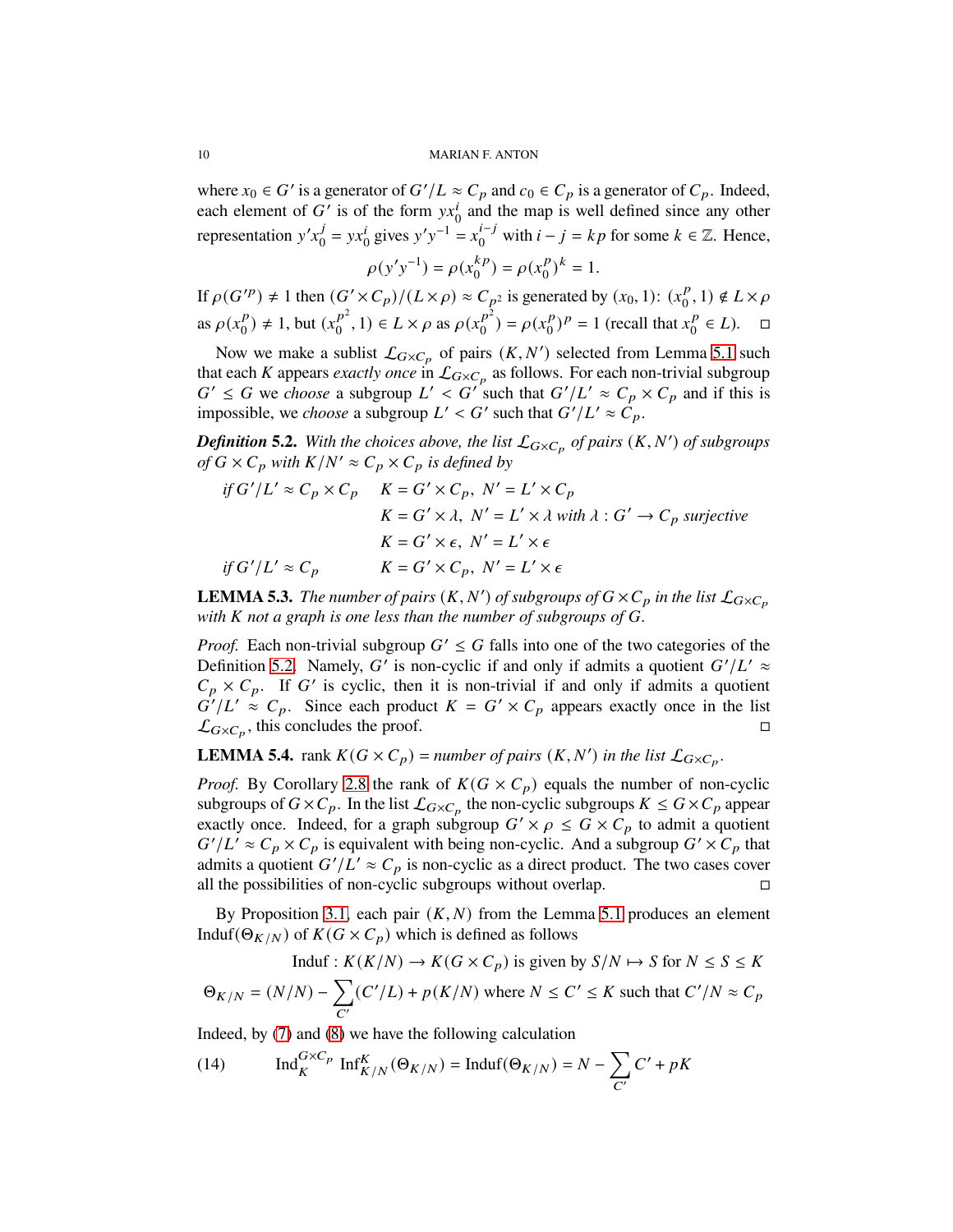<span id="page-10-1"></span>**THEOREM 5.5.** Let  $p$  be a prime and  $G$  a finite Abelian  $p$ -group. Then  $K(G,C_p)[\frac{1}{p}]$ *is a free*  $\mathbb{Z}[\frac{1}{p}]$ -module whose basis is given by the elements  $\text{Induf}(\Theta_{K/N'})$  indexed by *the pairs of the form*  $(K, N') = (G' \times \rho, L' \times \rho)$  *in the list*  $\mathcal{L}_{G \times C_p}$  *where*  $\rho: G' \to C_p$ is a homomorphism and  $G'/L' \approx C_p \times C_p$  is a sub-quotient of  $G$ .

*Proof.* By Proposition [4.5](#page-8-2) we have rank  $K(G, C_p) = \text{rank } K(G \times C_p) - \text{rank } B(G) + 1$ where rank  $B(G)$  = the number of subgroups of G. By Lemmas [5.3](#page-9-1) and [5.4](#page-9-2) we deduce that rank  $K(G, C_p)$  = the number of pairs  $(K, N')$  with K a graph, which are listed in  $\mathcal{L}_{G \times C_p}$ . Observe that K is a graph if there is a homomorphism  $\rho : G' \to C_p$  such that  $G' \leq G$  and  $K = G' \times \rho$ . In this situation, any subgroup of K must be a subgraph of the form  $L \times \rho \leq K$  where  $L \leq G'$  and  $\rho$  is restricted to L. Hence,

<span id="page-10-0"></span>(15) 
$$
\text{Induf}(\Theta_{K/N'}) = L' \times \rho - \sum_{C'} C' \times \rho + p(G' \times \rho)
$$

where  $L' < C' < G'$  such that  $C'/L' \approx C_p$  according to [\(14\)](#page-9-3). We deduce that each element [\(15\)](#page-10-0) belongs to  $B(G, C_p)$ . For  $(K, N') = (G' \times \rho, L' \times \rho)$  in the list  $\mathcal{L}_{G \times C_p}$ the number of these elements equals the rank of  $K(G, C_p)$ . Since their dominant terms pK under inclusion form a sub-basis of  $B(G \times C_p)[\frac{1}{p}]$ , the statement follows.  $\square$ 

# **COROLLARY 5.6** ( [\[7\]](#page-16-6)). *For p be a prime and* G *a cyclic p-group,*  $K(G, C_p) = 0$ .

*Proof.* Since G is cyclic, G does not admit sub-quotients of the form  $G'/L' \approx C_p \times C_p$ . By Theorem [5.5,](#page-10-1) rank  $K(G, C_p) = 0$ . Recall that  $B(G \times C_p)$  is a free Z-module and thus,  $K(G, C_p) \subset B(G \times C_p)$  is a free Z-submodule. Hence,  $K(G, C_p) = 0$ .

### 6. The reduction to Type 2 generators

We denote by  $K'(G, C_p) \subset K(B, C_p)$  the submodule generated by the elements of  $K(G, C_p)$  that are 'indufted' from sub-quotients of  $G \times C_p$  isomorphic to  $C_p \times C_p \times C_p$ . The Theorem [3.5](#page-6-2) states that  $K'(G, C_p) = K(G, C_p)$ . Since  $K(G, C_p) \subset K(G \times C_p)$ , by Theorem [3.2](#page-5-2) we know that each element x of  $K(G, C_p)$  is a Z-linear combination of elements of the form Induf( $\Theta_{K/N}$ ) where  $\Theta_{K/N}$  are defined as in [\(14\)](#page-9-3) for each pair  $(K, N)$  given by Lemma [5.1.](#page-8-1) A careful analysis of the elements Induf( $\Theta_{K/N}$ ) reveals the following classification:

**Type 1.** For each pair of subgroups  $L < G' < G$  with  $G'/L \approx C_p \times C_p$  and each homomorphism  $\alpha: G' \to C_p$  we define

$$
A_{G',L,\alpha}=L\times\alpha-\sum_{L
$$

Here C' runs over the subgroups  $L < C' < G'$  with  $C'/L \approx C_p$ .

**Type 2.** For each pair of subgroups  $C < G' < G$  with  $G'/C \approx C_p$  and each homomorphism  $\beta: C \to C_p$  with  $\beta(G'^p) = 1$  we define

$$
B_{G',C,\beta} = C \times \beta - \sum_{\tilde{\beta}|C=\beta} G' \times \tilde{\beta} - C \times C_p + pG' \times C_p
$$

Here  $\tilde{\beta}$  runs over the homomorphisms  $\tilde{\beta}: G' \to C_p$  with  $\tilde{\beta}|C = \beta$ .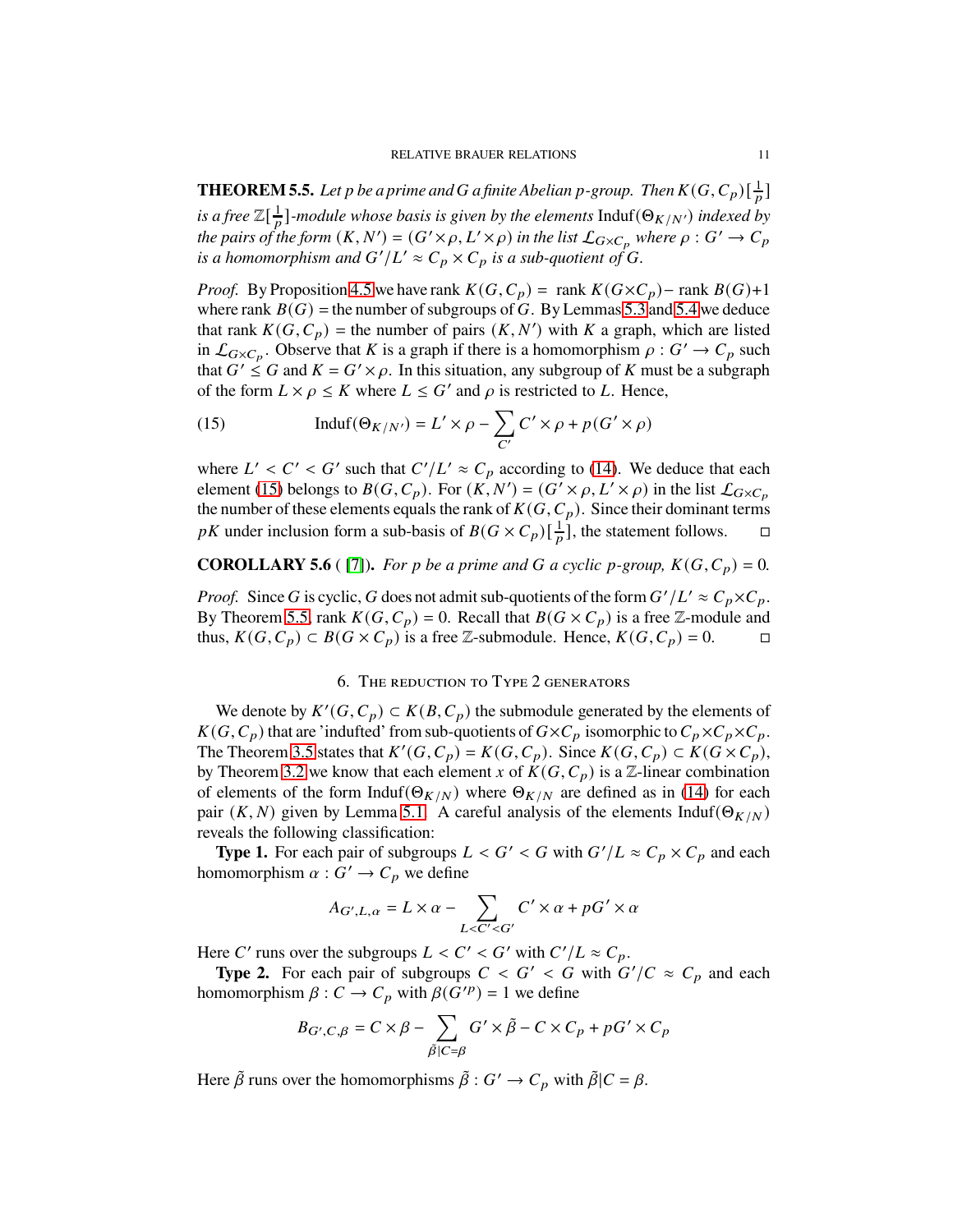**Type 3.** For each pair of subgroups  $L < G' < G$  with  $G'/L \approx C_p \times C_p$  we define

$$
D_{G',L} = L \times C_p - \sum_{L \le C' \le G'} C' \times C_p + pG' \times C_p
$$

Here C' runs over the subgroups  $L < C' < G'$  with  $C'/L \approx C_p$ .

<span id="page-11-0"></span>**LEMMA 6.1.** *The* Type 1 *elements*  $A_{G',L,\alpha}$  *belong to*  $K'(G, C_p)$ *.* 

*Proof.* For each sub-quotient  $G'/L \approx C_p \times C_p$  of G and homomorphism  $\alpha : G' \to C_p$ we have the following isomorphism

$$
P = (G' \times C_p)/(L \times \alpha) \approx C_p \times C_p \times C_p,
$$

which comes from  $\varphi : G' \to G'/L \approx C_p \times C_p$  by sending  $(x, c) \in G' \times C_p$  to the element  $(\varphi(x), c\rho(x)^{-1}) \in C_p \times C_p \times C_p$ . In this context, the element  $A_{G',L,\alpha}$  is of the form  $A_{G',L,\alpha} = \text{Induf}(\Theta_P') \in K(G, C_p)$  for some  $\Theta_P' \in K(P)$ .

<span id="page-11-3"></span>**COROLLARY 6.2.** *For each*  $x \in K(G, C_p)$ *, either*  $x$  *or*  $px$  *belongs to*  $K'(G, C_p)$ *.* 

*Proof.* By Theorem [5.5](#page-10-1) and its proof we know that for each  $x \in K(G, C_p)$  either x or  $px$  is a  $\mathbb{Z}$ -linear combination of Type 1 elements and we apply Lemma [6.1.](#page-11-0)  $\Box$ 

<span id="page-11-2"></span>**LEMMA 6.3.** For each pair  $L < G' < G$  with  $G'/L \approx C_p \times C_p$  we have

<span id="page-11-1"></span>(16) 
$$
(p+1)D_{G',L} \equiv \sum_{L < C' < G'} B_{G',C',\epsilon} - \sum_{L < C' < G'} B_{C',L,\epsilon} \mod K'(G,C_p)
$$

*Here* C' runs over the subgroups  $L < C' < G'$  with  $C'/L \approx C_p$ .

*Proof.* Recall that  $B(G, C_p)$  is generated by graph-subgroups  $K \times \rho \lt G \lt C_p$  as in the Proposition [2.3.](#page-2-1) In this context, for each of the  $p + 1$  subgroups  $L < C' < G'$  (see the next section) with  $C'/L \approx C_p$ , we have

$$
B_{G',C',\epsilon} \equiv -C' \times C_p + pG' \times C_p \mod B(G,C_p)
$$
  
\n
$$
-B_{C',L,\epsilon} \equiv L \times C_p - pC' \times C_p \mod B(G,C_p)
$$
  
\n
$$
D_{G',L} \equiv L \times C_p - \sum_{L \le C' \le G'} C' \times C_p + pG' \times C_p
$$

Hence, if we apply the operator  $\sum_{L \leq C' \leq G'}$  to the first two equations we get

$$
\sum_{L < C' < G'} B_{G',C',\epsilon} \equiv -\sum_{L < C' < G'} C' \times C_p + (p+1)pG' \times C_p \mod B(G,C_p)
$$
  
- 
$$
\sum_{L < C' < G'} B_{C',L,\epsilon} \equiv (p+1)L \times C_p - p \sum_{L < C' < G'} C' \times C_p \mod B(G,C_p)
$$

By definitions,  $K(G.C_p) = B(G.C_p) \cap K(G \times C_p)$  where  $K(G \times C_p)$  contains the Type 2 and Type 3 elements. Hence, by adding the last two equations, we get the relation [\(16\)](#page-11-1) mod  $K(G, C_p)$  where all the terms are 'indufted' from the sub-quotient  $(G' \times C_p)/(L \times \epsilon) \approx C_p \times C_p \times C_p$ . This proves [\(16\)](#page-11-1) mod  $K'(G, C_p)$ .

Now we can reduce the proof of Theorem [3.5](#page-6-2) to elements of  $K(G, C_p)$  that are Z-linear combinations of Type 2 generators. Here is the precise statement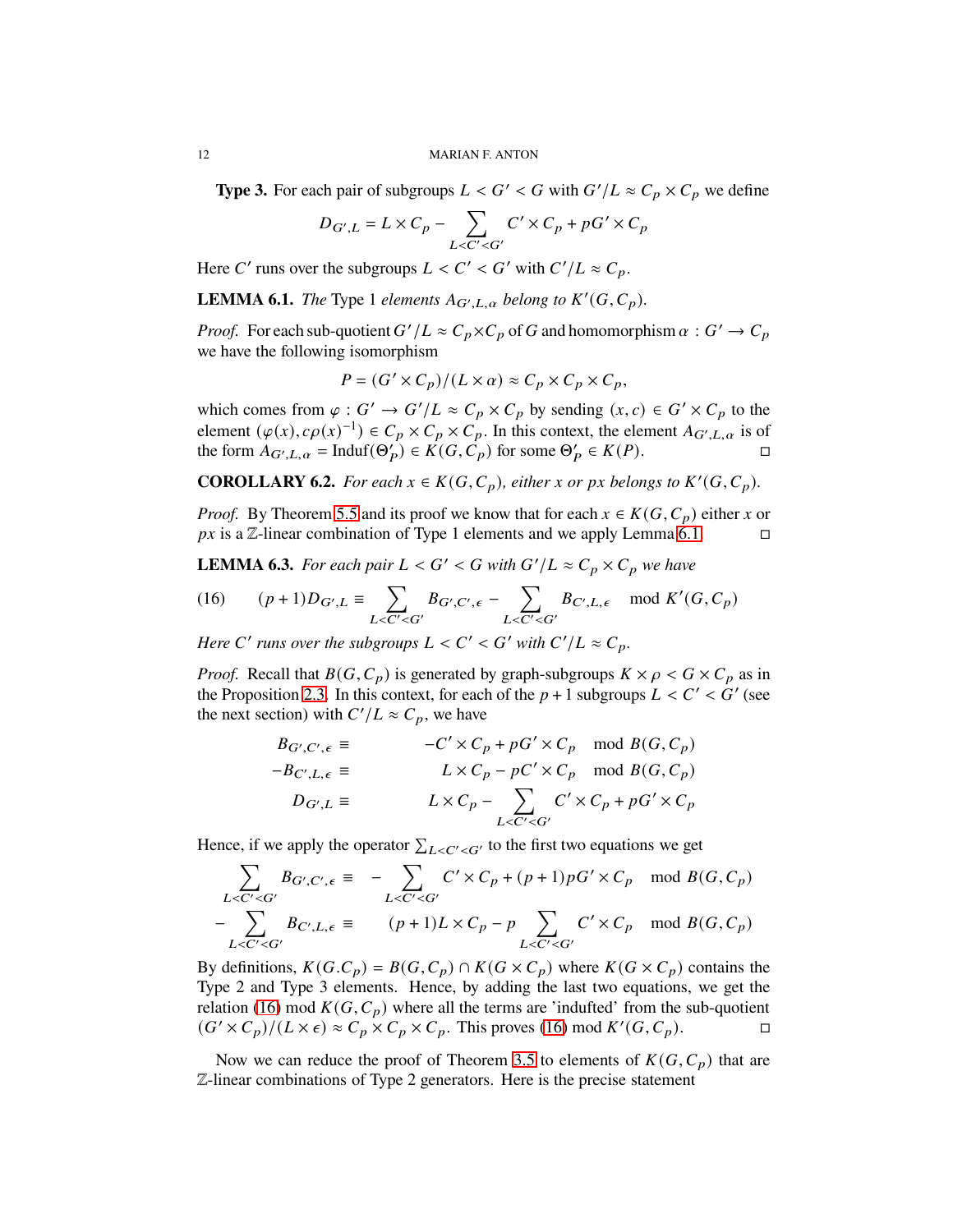<span id="page-12-0"></span>**PROPOSITION 6.4.** *Each*  $x \in K(G, C_p)$  *is a*  $\mathbb{Z}$ *-linear combination* mod  $K'(G, C_p)$ *of* Type 2-elements of the form  $B_{G',C,\epsilon}$  with  $G'/C \approx C_p$ .

*Proof.* Each element  $x \in K(G, C_p)$  is a Z-linear combination of the form

 $x =$ Type 1 combination + Type 2 combination + Type 3 combination

By Lemma [6.3,](#page-11-2) we have the following reduction

 $(p+1)$ (Type 3 combination) = Type 2 combination mod  $K'(G, C_p)$ 

By Corollary [6.2,](#page-11-3) we have  $px \equiv 0 \mod K'(G, C_p)$ . By putting together the equations above and Lemma [6.1,](#page-11-0) we get

 $x = (p + 1)x - px \equiv$  Type 2 combination mod  $K'(G, C_p)$ 

If  $G' < G$  is cyclic, then  $C = G'^p < G'$  is the unique subgroup of index p. In this case,  $B_{G',C,\beta} = B_{G',C,\epsilon}$ . If  $G' < G$  is non-cyclic and  $\beta : C \to C_p$  with  $C < G'$  is such that  $G'/C \approx C_p$  and  $\beta \neq \epsilon$ , then the difference

$$
B_{G',C,\beta} - B_{G',C,\epsilon} = C \times \beta - \sum_{\tilde{\beta}|C=\beta} G' \times \tilde{\beta} - C \times \epsilon + \sum_{\tilde{\epsilon}|C=\epsilon} G' \times \tilde{\epsilon}
$$

is 'indufted' from  $(G' \times C_p)/(L \times \beta) \approx C_p \times C_p \times C_p$  if we take  $L = \ker \beta < C$ . This shows that the difference belongs to  $K^{\prime}(G, C_p)$  and it concludes the proof.  $\square$ 

Now we are ready to prove Theorem [3.5.](#page-6-2) To that end, let  $x \in K(G, C_p)$  be given. By Proposition [6.4](#page-12-0) we can represent x by a Type 2 combination mod  $K'(G, C_p)$ . In what follows we will show how to eliminate all the Type 2 elements from that combination, concluding that  $x \in K'(G, C_p)$ . This proves Theorem [3.5.](#page-6-2)

## 7. The elimination algorithm

The Type 2 elements  $B_{G',L,\epsilon}$  generate a Z-submodule  $\mathcal{M} \subset K(G \times C_p)$  and each such generator is uniquely determined by a pair of subgroups  $L < G'$  with  $G'/L \approx C_p$ . Hence, we can drop the  $\epsilon$  from the notation  $B_{G'L} = B_{G',L,\epsilon}$ . Moreover, its image mod  $B(G, C_p)$  is given by the formula

<span id="page-12-1"></span>(17) 
$$
B_{G'L} \equiv -L \times C_p + pG' \times C_p \mod B(G, C_p)
$$

*Definition* **7.1.** *The* signature *homomorphism*  $\sigma$  :  $B(G \times C_p) \rightarrow B(G)$  *is defined by sending*  $L \times C_p \mapsto L$  *for*  $L < G$  *and any other basis elements to zero.* 

For example, we say that the Type 2 generator  $B_{G'L}$  has the signature  $-L + pG$ .

**LEMMA 7.2.** *The signature homomorphism*  $\sigma$  :  $B(G \times C_p) \rightarrow B(G)$  *is surjective and its kernel is*  $B(G, C_p)$ *.* 

*Proof.* Observe that  $\sigma$  has a well defined section  $\ell : B(G) \to B(G, C_p)$  sending  $L \mapsto L \times C_p$  for  $L < G$ . Since the identity map  $\sigma \circ \ell : B(G) \to B(G)$  is surjective, so is  $\sigma$ . Moreover, by Proposition [2.3](#page-2-1) the  $B(C \times C_p)$  is the direct sum of its submodules  $B(G, C_p)$  and  $\ell B(G)$ . This shows that ker  $\sigma = B(G, C_p)$ .

<span id="page-12-2"></span>**COROLLARY 7.3.** *The kernel of the restriction*  $\sigma : M \to B(G)$  *is*  $M \cap K(G, C_p)$ *.*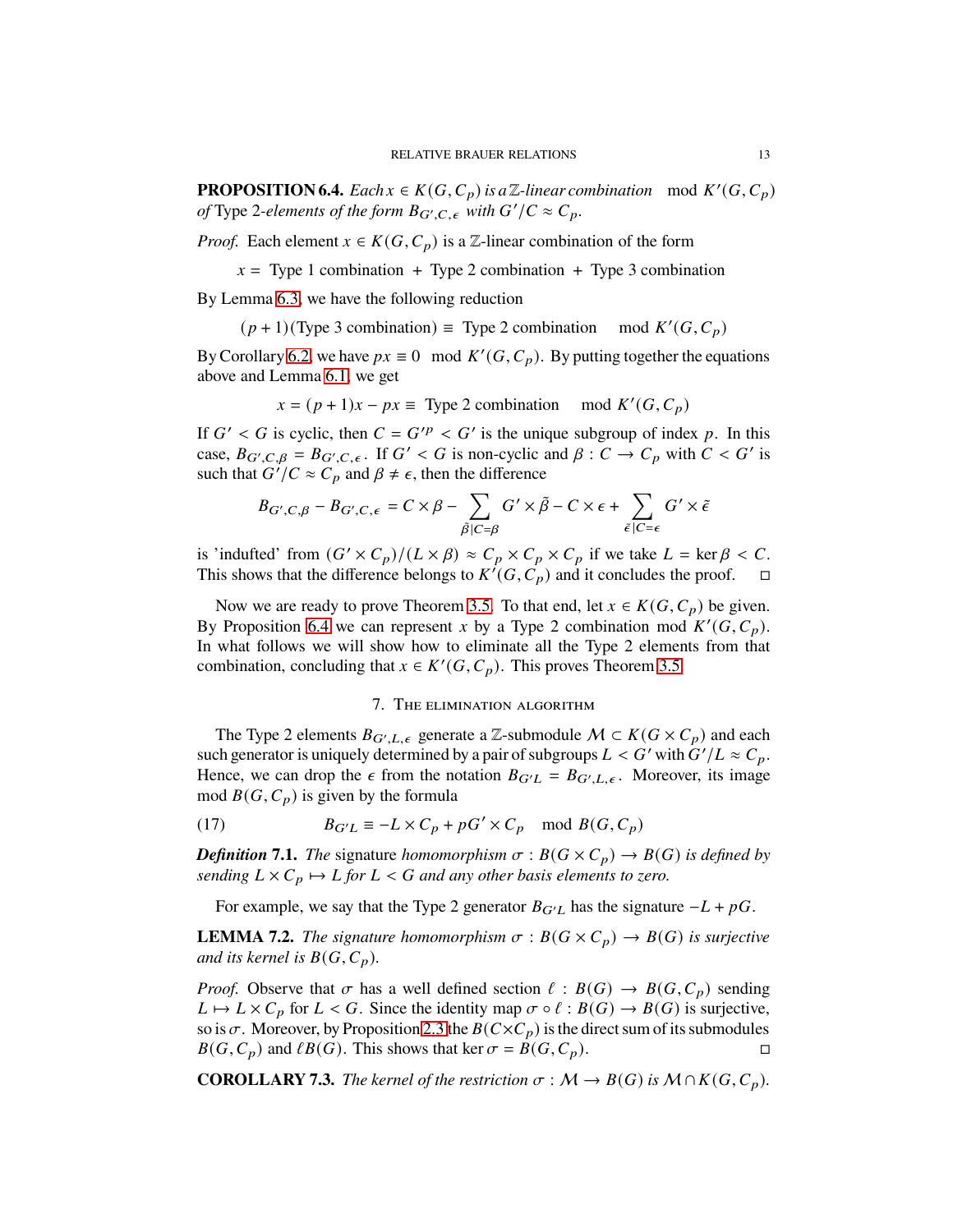*Proof.* By the previous lemma, the kernel of the restriction  $\sigma |M$  is  $M \cap B(G, C_p)$ . By combining this fact with  $M \subset K(G \times C_p)$  and  $K(G, C_p) = K(G \times C_p) \cap B(G, C_p)$ we get the statement ker  $\sigma|M = M \cap K(G, C_p)$ .

*Definition* **7.4.** We call a resolution *starting at a subgroup* L and ending at a subgroup  $G'$  any chain of intermediate subgroups  $L = G_q < G_{q-1} < ... < G_1 < G_0 = G'$  such *that each subgroup*  $G_i$  *has index p in the next subgroup*  $G_{i+1}$  *of the chain.* 

Here are a couple of basic facts [\[12\]](#page-16-10). Between any two comparable subgroups  $L < G'$  of a finite p-group there is at least one resolution starting at L and ending at G'. If L has index  $p^2$  in G', then  $G'/L \approx C_{p^2}$  if from L to G' there is only one resolution and  $G'/L \approx C_p \times C_p$  if there are at least two resolutions. In the latter case, there will be exactly  $p + 1$  such resolutions.

<span id="page-13-1"></span>**LEMMA 7.5.** *Given any resolution*  $L = G_e < G_{e-1} < ... < G_1 < G_0 = G'$  starting *at a subgroup* 𝐿 *and ending at a subgroup* 𝐺 ′ *of the group* 𝐺 *we have*

$$
\sigma\left(B_{G_{e-1}G_e} + p B_{G_{e-2}G_{e-1}} + \dots + p^{e-1} B_{G_0G_1}\right) = -G_e + p^e G_0
$$

*Proof.* Notice that  $\sigma(B_{G_iG_{i+1}}) = -G_{i+1} + pG_i$  and apply a telescopic sum.

<span id="page-13-2"></span>**LEMMA 7.6.** *Given any two resolutions starting at a subgroup* L *and ending at a* subgroup  $G'$  of  $G$ *, say* 

$$
L = G_e < G_{e-1} < \dots < G_1 < G_0 = G' \text{ and } L = H_e < H_{e-1} < \dots < H_1 < H_0 = G'
$$

*we have the following relation*

$$
\sum_{j=1}^{e} p^{e-j} B_{G_{j-1}G_j} \equiv \sum_{j=1}^{e} p^{e-j} B_{H_{j-1}H_j} \mod K'(G, C_p)
$$

*Proof.* By [\[12\]](#page-16-10) there is a sequence of resolutions

$$
L = G_e^{(i)} < G_{e-1}^{(i)} < \dots < G_1^{(i)} < G_0^{(i)} = G
$$

for  $i = 0, 1, 2, ..., n$  such that (1) for each k we have  $G_k^{(0)}$  $S_k^{(0)} = G_k, G_k^{(n)}$  $\binom{n}{k} = H_k$ , and (2) for each *i* there is  $\lambda$  depending on *i* with  $G_j^{(i+1)}$  $_{\lambda}^{(i+1)} \neq G_{\lambda}^{(i)}$  $_{\lambda}^{(i)}$  and  $G_k^{(i+1)}$  $\binom{(i+1)}{k} = G_k^{(i)}$  $\begin{matrix} (1) \\ k \end{matrix}$  if  $k \neq \lambda$ .

In this context, notice that the following combinations belong to  $K^{\prime}(G, C_p)$ 

(18) 
$$
\sum_{j=1}^{e} p^{e-j} B_{G_{j-1}^{(i+1)}} G_j^{(i+1)} - \sum_{j=1}^{e} p^{e-j} B_{G_{j-1}^{(i)}} G_j^{(i)}
$$

$$
= p^{e-\lambda-1} \left( p B_{G_{\lambda-1}^{(i+1)}} G_{\lambda}^{(i+1)} - p B_{G_{\lambda-1}^{(i)}} G_{\lambda}^{(i)} + B_{G_{\lambda}^{(i+1)}} G_{\lambda+1}^{(i+1)} - B_{G_{\lambda}^{(i)}} G_{\lambda+1}^{(i)} \right)
$$

<span id="page-13-0"></span>since the terms on the right hand side of the equation are associated with two resolutions starting at  $G_{\lambda+1}^{(i+1)}$  $\frac{(i+1)}{\lambda+1} = G_{\lambda+1}^{(i)}$  $_{\lambda+1}^{(i)}$  and ending at  $G_{\lambda-1}^{(i+1)}$  $\frac{(i+1)}{\lambda-1} = G_{\lambda-}^{(i)}$  $\frac{u}{\lambda-1}$  and thus, they are 'indufted' from  $\left(G_{\lambda}^{(i)}\right)$  $\binom{(i)}{\lambda-1} \times C_p$  /  $\binom{G(\vec{i})}{\lambda+1}$  $\left(\begin{array}{c} n \\ i \end{array}\right) \approx C_p \times C_p \times C_p$  as noted in basic facts. By adding up all the relations [\(18\)](#page-13-0) for  $i = 0, 1, 2, ..., n$  we get get the result.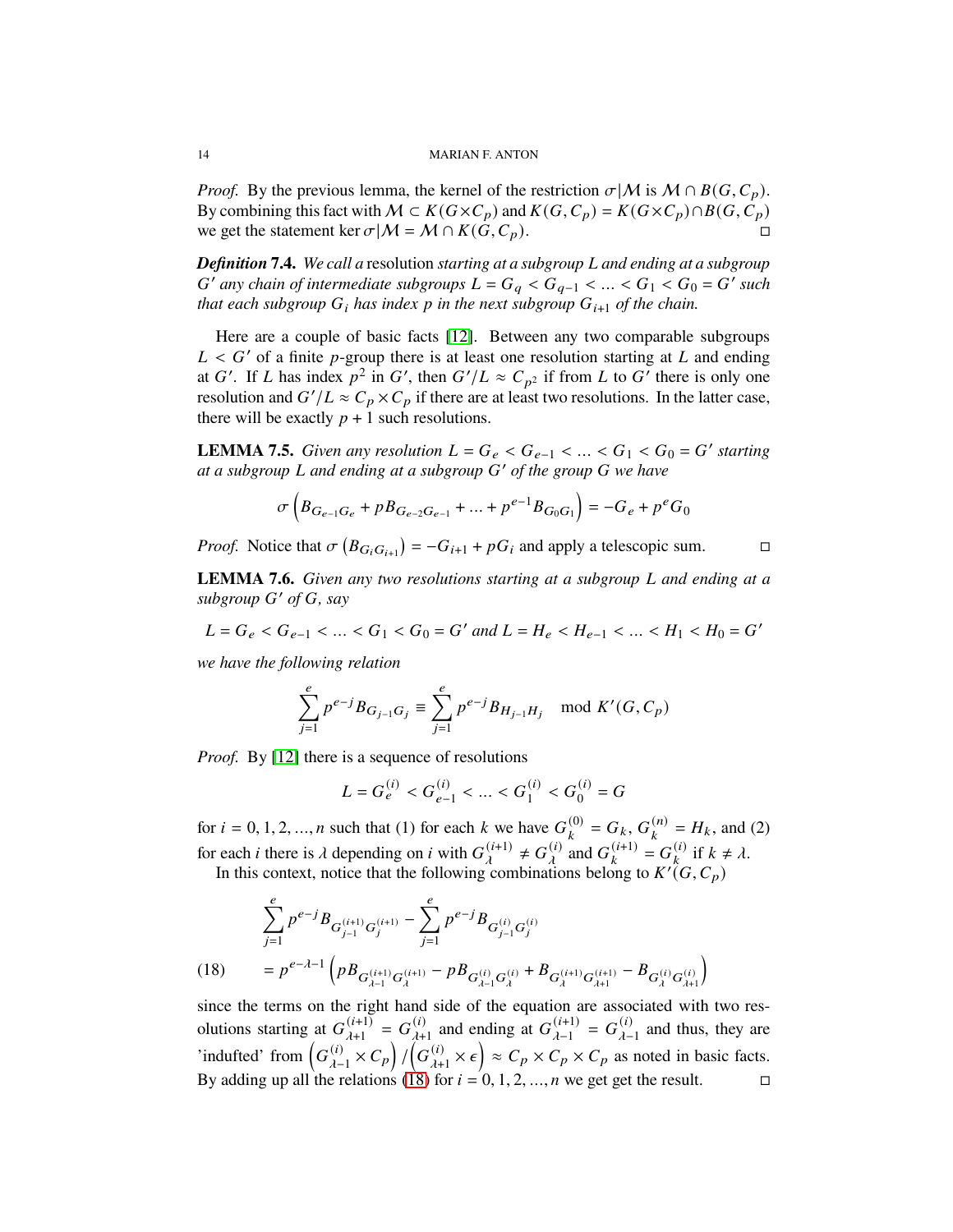Let the order of G be  $p^n$  and for each  $k = 0, 1, 2, ..., n$  define  $\mathcal{G}_k$  to be the set of all subgroups of index  $p^k$  in G. According to the formula [\(17\)](#page-12-1), the Type 2 elements are in bijection with their signatures as listed for each pair  $(X_i, X_{i+1})$  with  $X_{i+1} < X_i$  and  $X_k \in \mathcal{G}_k$  in the table below

### <span id="page-14-0"></span>TABLE 1.

$$
-X_n + pX_{n-1} \mid -X_{n-1} + pX_{n-2} \mid \dots \mid -X_2 + pX_1 \mid -X_1 + pX_0
$$

Recall that the Type 2 elements generate a submodule  $M \subset K(G \times C_p)$ . Using Table [1](#page-14-0) as a mirror, we build a new system of generators for  $M$  using elementary operations. Namely, by basic facts, each pair  $X_{i+1} < X_i$  can be extended to a resolution

(19) 
$$
X_{i+1} < X_i < X_{i-1} < \dots < X_1 < X_0 = G
$$

and using this resolution we replace  $B_{X_i X_{i+1}}$  by

<span id="page-14-1"></span>(20) 
$$
B_{X_i X_{i+1}} + p B_{X_{i-1} X_i} + \dots + p^i B_{X_0 X_1}
$$

By Lemma [7.5](#page-13-1) the signature table of the new system of generators is given by

## <span id="page-14-3"></span>TABLE 2.

$$
-X_n + p^n X_0 \mid -X_{n-1} + p^{n-1} X_0 \mid \dots \mid -X_2 + p^2 X_0 \mid -X_1 + p X_0
$$

In this new table, the signatures appear with repetitions. More precisely, any two resolutions starting at  $X_{i+1}$  and ending at  $X_0$ , say resolution [\(20\)](#page-14-1) and resolution

(21) 
$$
X_{i+1} < Y_i < Y_{i-1} < \dots < Y_1 < X_0 = G
$$

produce the signature  $-X_{i+1} + p^{i+1}X_0$  corresponding to generator [\(20\)](#page-14-1) and generator

<span id="page-14-2"></span>(22) 
$$
B_{Y_i X_{i+1}} + p B_{Y_{i-1} Y_i} + \dots + p^i B_{X_0 Y_1}
$$

Using the generator [\(20\)](#page-14-1) as a pivot and subtracting that generator from the generator [\(22\)](#page-14-2), we can remove the signature duplicate in Table [2.](#page-14-3) According to Lemma [7.6,](#page-13-2) the zero represents an element in  $K'(G, C_p)$ . By using this procedure, we eliminate all the repetitions in Table [2](#page-14-3) mod  $K'(G, \hat{C}_p)$ . Let S be the system thus obtained of generators for M. By Proposition [6.4,](#page-12-0) given an element  $x \in K(G, C_p)$ , we can write it as a Z-linear combination  $y \in M$  of elements in S mod  $K'(G, C_p)$  as follows

$$
x \equiv y \mod K'(G, C_p)
$$
 where  $\sigma(y) = \sum_{i=1}^{n} \sum_{X \in G_i} m_X(-X + p^i X_0)$ 

where  $m_X \in \mathbb{Z}$  are the coefficients mod  $K'(G, C_p)$  of the combination y. By Corollary [7.3](#page-12-2) we must have  $\sigma(y) = 0$ . Since the collection of subgroups  $\bigcup_{i=1}^{n} G_i$  is a sub-basis for  $B(G)$ , we deduce that  $m_X = 0$  for each X. This proves that  $y \in K'(G, C_p)$  and thus,  $x \in K'(G, C_p)$  proving Theorem [3.5.](#page-6-2)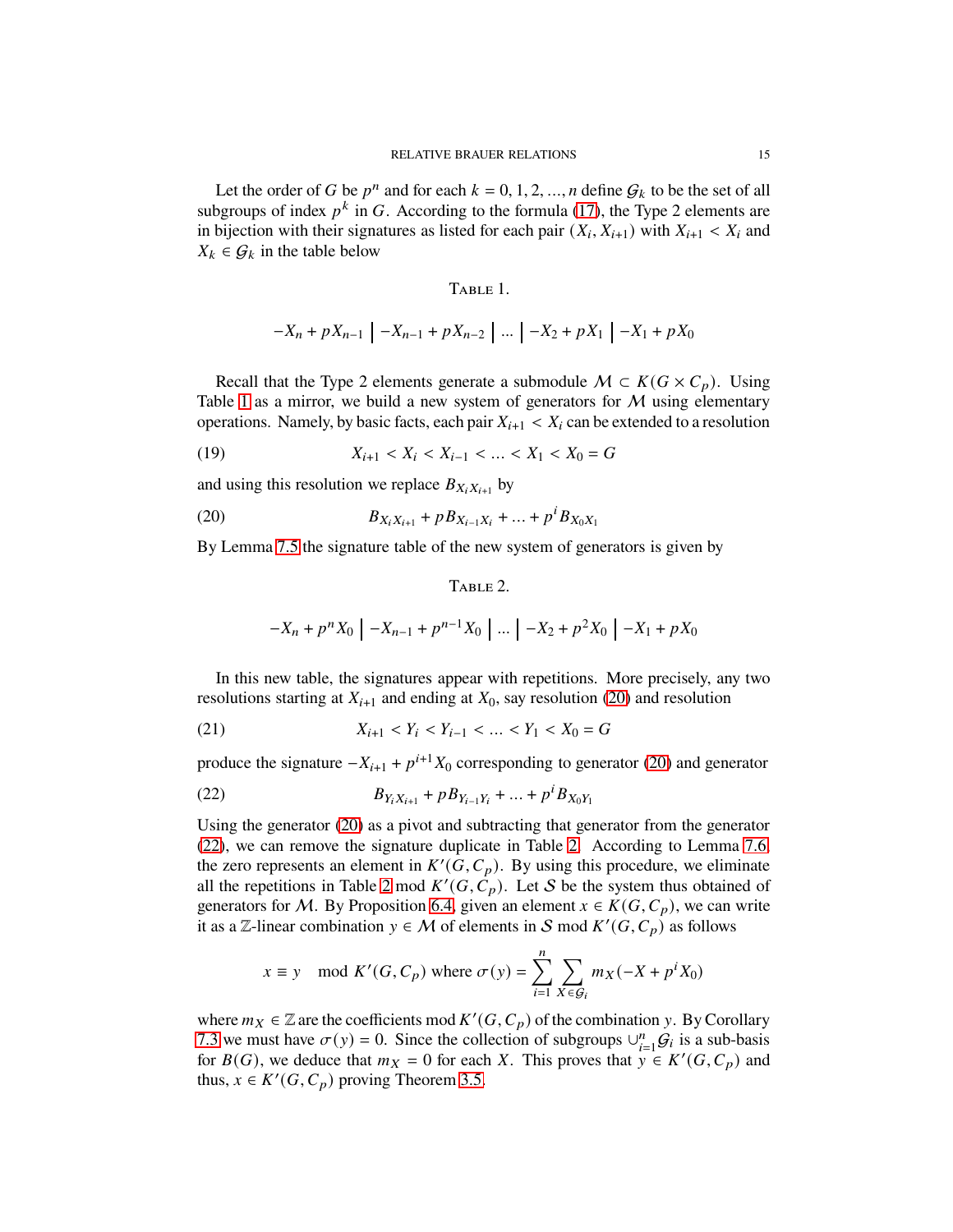#### 8. An example

By Theorem [5.5,](#page-10-1) a basis for  $K(C_p \times C_p, C_p)[\frac{1}{p}]$  is given by

$$
(1 \times 1) \times \epsilon - \sum_{C} (C \times \epsilon) + p(C_p \times C_p) \times \epsilon
$$

$$
(1 \times 1) \times \lambda - \sum_{C} (C \times \lambda) + p(C_p \times C_p) \times \lambda
$$

Here C runs over the cyclic subgroups of order p of  $C_p \times C_p$  and  $\lambda$  over the surjective homomorphisms  $\lambda : C_p \times C_p \to C_p$ . By direct counting, we deduce that

rank 
$$
K(C_p \times C_p, C_p) = 1 + (p+1)(p-1) = p^2
$$
.

In particular, for  $p = 2$  we have rank  $K(C_2 \times C_2, C_2) = 4$ . Specifically, the lattice of subgroups for  $e_{16} = (C_2 \times C_2) \times C_2$  is given by

$$
e_9 = (1 \times C_2) \times C_2, \ e_{10} = (C_2 \times 1) \times C_2, \ e_{11} = \Delta \times C_2
$$
  

$$
e_{12} = (C_2 \times C_2) \times \epsilon, \ e_{13} = (C_2 \times C_2) \times p_1, \ e_{14} = (C_2 \times C_2) \times p_2
$$
  

$$
e_{15} = (C_2 \times C_2) \times \sigma
$$
  

$$
e_2 = (1 \times 1) \times C_2, \ e_3 = (1 \times C_2) \times \epsilon, \ e_4 = (1 \times C_2) \times p_2
$$
  

$$
e_5 = (C_2 \times 1) \times \epsilon, \ e_6 = (C_2 \times 1) \times p_1, \ e_7 = \Delta \times \epsilon, \ e_8 = \Delta \times \delta
$$
  

$$
e_1 = (1 \times 1) \times \epsilon
$$

where  $\Delta \subset C_2 \times C_2$  is the diagonal subgroup,  $\rho : C_2 \times C_2 \to (C_2 \times C_2)/\Delta$  is the canonical projection,  $\delta : \Delta \to C_2$  is the unique isomorphism,  $p_1, p_2 : C_2 \times C_2 \to C_2$ are the projections on the first and the second component respectively.

The generators of  $K(C_2 \times C_2 \times C_2)$  are

| $E_9 = e_1 - e_2 - e_3 - e_4 + 2e_9$             | $E_{10} = e_1 - e_2 - e_5 - e_6 + 2e_{10}$       |
|--------------------------------------------------|--------------------------------------------------|
| $E_{11} = e_1 - e_2 - e_7 - e_8 + 2e_{11}$       | $E_{12} = e_1 - e_3 - e_5 - e_7 + 2e_{12}$       |
| $E_{13} = e_1 - e_3 - e_6 - e_8 + 2e_{13}$       | $E_{14} = e_1 - e_4 - e_5 - e_8 + 2e_{14}$       |
| $E_{15} = e_1 - e_4 - e_6 - e_7 + 2e_{15}$       | $E_2 = e_2 - e_9 - e_{10} - e_{11} + 2e_{16}$    |
| $E_3 = e_3 - e_9 - e_{12} - e_{13} + 2e_{16}$    | $E_4 = e_4 - e_9 - e_{14} - e_{15} + 2e_{16}$    |
| $E_5 = e_5 - e_{10} - e_{12} - e_{14} + 2e_{16}$ | $E_6 = e_6 - e_{10} - e_{13} - e_{15} + 2e_{16}$ |
| $E_7 = e_7 - e_{11} - e_{12} - e_{15} + 2e_{16}$ | $E_8 = e_8 - e_{11} - e_{13} - e_{14} + 2e_{16}$ |

As in Proposition [3.4,](#page-6-3) we can prove that a basis for  $K(C_2 \times C_2, C_2)$  is given by

$$
E_{15}, E_4-E_3, E_6-E_5, E_8-E_7.
$$

#### **REFERENCES**

- <span id="page-15-1"></span>[1] Anton, Marian F. *The double Burnside ring and rational representations.* Rev. Roumaine Math. Pures Appl. **51** (2006), no. 2, 143–149.
- <span id="page-15-2"></span><span id="page-15-0"></span>[2] Atiyah, M. F.; Segal, G. B. *Equivariant K-theory and completion*. J. Differential Geometry 3 1969 1–18.
- [3] Bartel, Alex; Dokchitser, Tim. *Brauer relations in finite groups*. J. Eur. Math. Soc. (JEMS) **17** (2015), no. 10, 2473–2512.